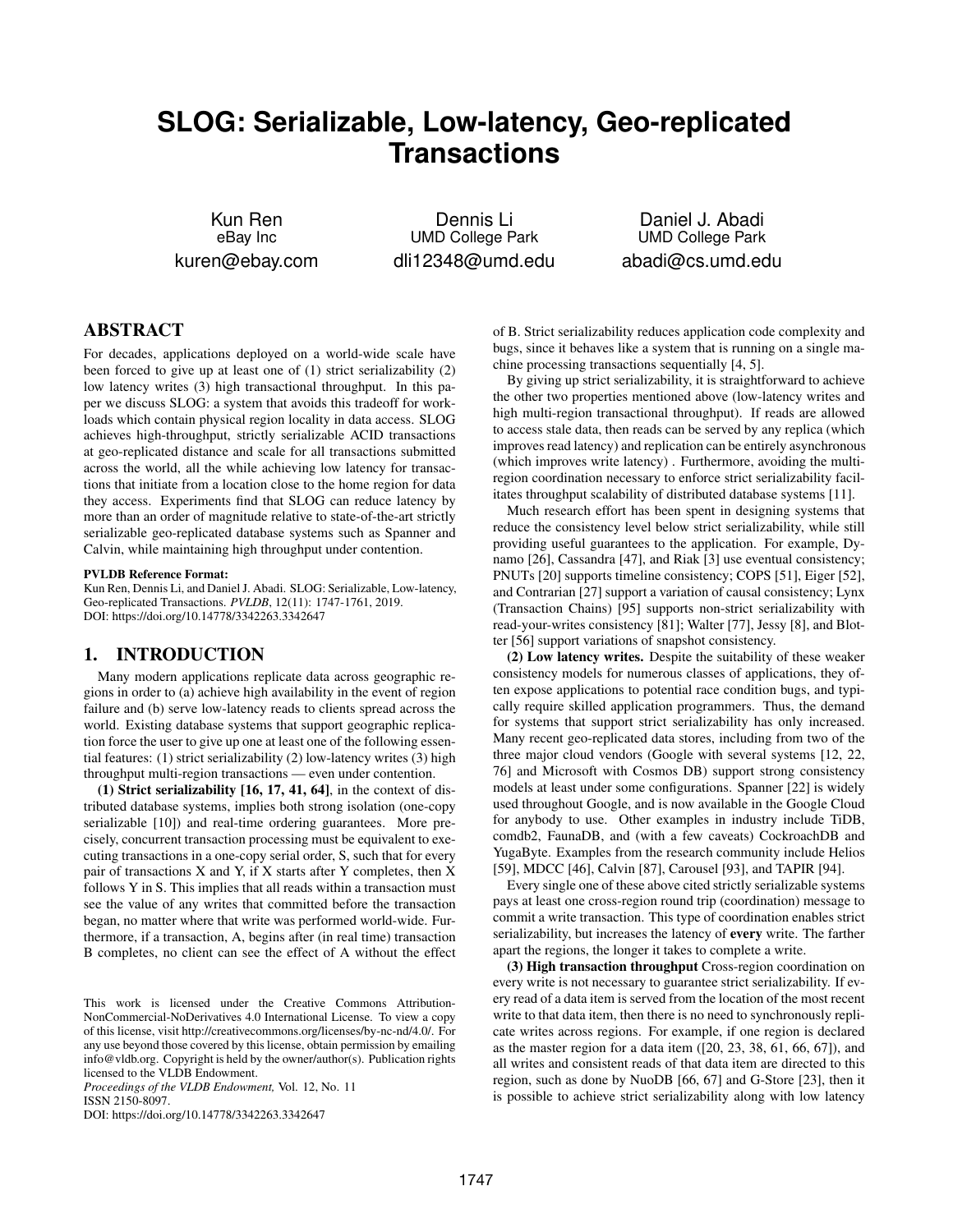

Figure 1: Single-master throughput under contention.

reads and writes — as long as those reads and writes initiate from a region near the master region for the data being accessed.

Many workloads have a locality in their access patterns. For example, for applications that revolve around users, the data associated with a user is heavily skewed to being accessed from the physical location of that user. Thus, for these workloads, it is possible to achieve strict serializability and low latency writes. However, arbitrary transactions may access multiple data items, where each data item is mastered at a different region. For such transactions, achieving strict serializability requires coordination across regions. Existing approaches prevent conflicting transactions from running during this coordination. Cross-region coordination is time consuming since messages must be sent over a WAN. Thus, the time window that conflicting transactions cannot run is large, which reduces system throughput. For example, we implemented a version of Nuo $DB<sup>1</sup>$ , and ran some benchmarks (see Section 4) where we varied the contention level and percentage of multi-region transactions. As shown in Figure 1, under high contention, the throughput of the system dropped dramatically at even low percentages of multi-region transactions, and also fell (although less dramatically) at low contention. For this reason, many systems that allow different data to be controlled by different regions do not support multi-region transactions, such as PNUTS [20] and DPaxos [58].

In this paper, we present the design of a system, SLOG, that is the first (to the best of our knowledge) to achieve all three: (1) strict serializability (2) low-latency reads and writes (on at least some transactions) and (3) high throughput. SLOG uses locality in access patterns to assign a *home region* to each data granule. Reads and writes to nearby data occur rapidly, without cross-region communication. However, reads and writes to remote data, along with transactions that access data from multiple regions, must pay crossregion communication costs. Nonetheless, SLOG uses a deterministic architecture to move most of this communication outside of conflict boundaries, thereby enabling these transactions to be processed at high throughput, even for high contention workloads.

SLOG supports two availability levels: one in which the only synchronous replication is internally within a home region (which is susceptible to unavailability in the event of an entire region failure), and one in which data is synchronously replicated to one or more nearby regions (or availability zones) to achieve an availability similar to Amazon Aurora [89, 90] where the system remains available even in the event of a failure of an entire region. Unlike Spanner, Cosmos DB, Aurora, or the other previously cited systems that support synchronous cross-region replication, SLOG's deterministic architecture ensures that its throughput is unaffected by the presence of synchronous cross-region replication.

## 2. BACKGROUND

SLOG supports strictly serializable transactions that access data mastered in multiple regions. Unlike systems such as L-Store [49] and G-Store [23], which remaster data on the fly so that all data accessed by a transaction becomes mastered at the same physical location, SLOG does not remaster data as part of executing a transaction. Instead, it utilizes a coordination protocol across regions to avoid data remastership. One important technique used by SLOG to overcome the scalability and throughput limitations caused by coordination across partitions is to leverage a *deterministic execution framework*. Our technique is inspired by the work on Lazy Transactions [30], Calvin [87, 88], T-Part [92], PWV [31], and FaunaDB [1] which use determinism to move coordination outside of transactional boundaries, thereby enabling conflicting transactions to run during this coordination process.

In the above-cited deterministic systems, all nodes involved in processing a transaction — all replicas and all partitions within a replica — run an agreement protocol prior to processing a batch of transactions that plans out how to process the batch. This plan is deterministic in the sense that all replicas that see the same plan must have only one possible final state after processing transactions according to this plan. Once all parties agree to the plan, processing occurs (mostly) independently on each node, with the system relying on the plan's determinism in order to avoid replica divergence. This approach prevents the dramatic reductions in throughput under data contention that are observed in systems such as NuoDB [66, 67] and the strictly serializable transaction implementation on top of FuzzyLog [53] that perform coordination inside transactional boundaries, and G-Store and L-Store which prevent contended data access during the remastering operations.

Determinism also reduces latency and improves throughput by eliminating any possibility of distributed and local deadlock [7, 70, 78, 79, 87], and reducing (or eliminating) distributed commit protocols such as two-phase commit [7, 83, 84, 86, 87].

Unfortunately, in order to create a deterministic plan of execution, more knowledge about the transaction is needed prior to processing it relative to traditional nondeterministic systems. Most importantly, the entire transaction must be present during this planning process. This makes deterministic database systems a poor fit for ORM tools and other applications that submit transactions to the database in pieces.

Second, advanced planning usually requires knowledge regarding which data will be accessed by a transaction [33, 34, 83, 87]. Most deterministic systems do not require the client to specify this information when the transaction is submitted. Instead they attempt to statically derive this knowledge from inspecting the transaction code [87], make conservative estimates [31], and/or speculatively execute parts of the transaction, such as the OLLP protocol in Calvin or the multi-stage execution process in FaunaDB.

SLOG's use of determinism causes it to inherit both of these requirements. As we will describe in Section 4, we implement SLOG inside the open source version of Calvin's codebase. Since Calvin uses a combination of static analysis and OLLP to determine read and write sets prior to transaction execution, our implementation also uses these techniques.

<sup>&</sup>lt;sup>1</sup>NuoDB declined to give us their software, so we implemented our own version. NuoDB uses a MVCC protocol that is susceptible to write skew anomalies. Our version used locking instead in order to guarantee strict serializability.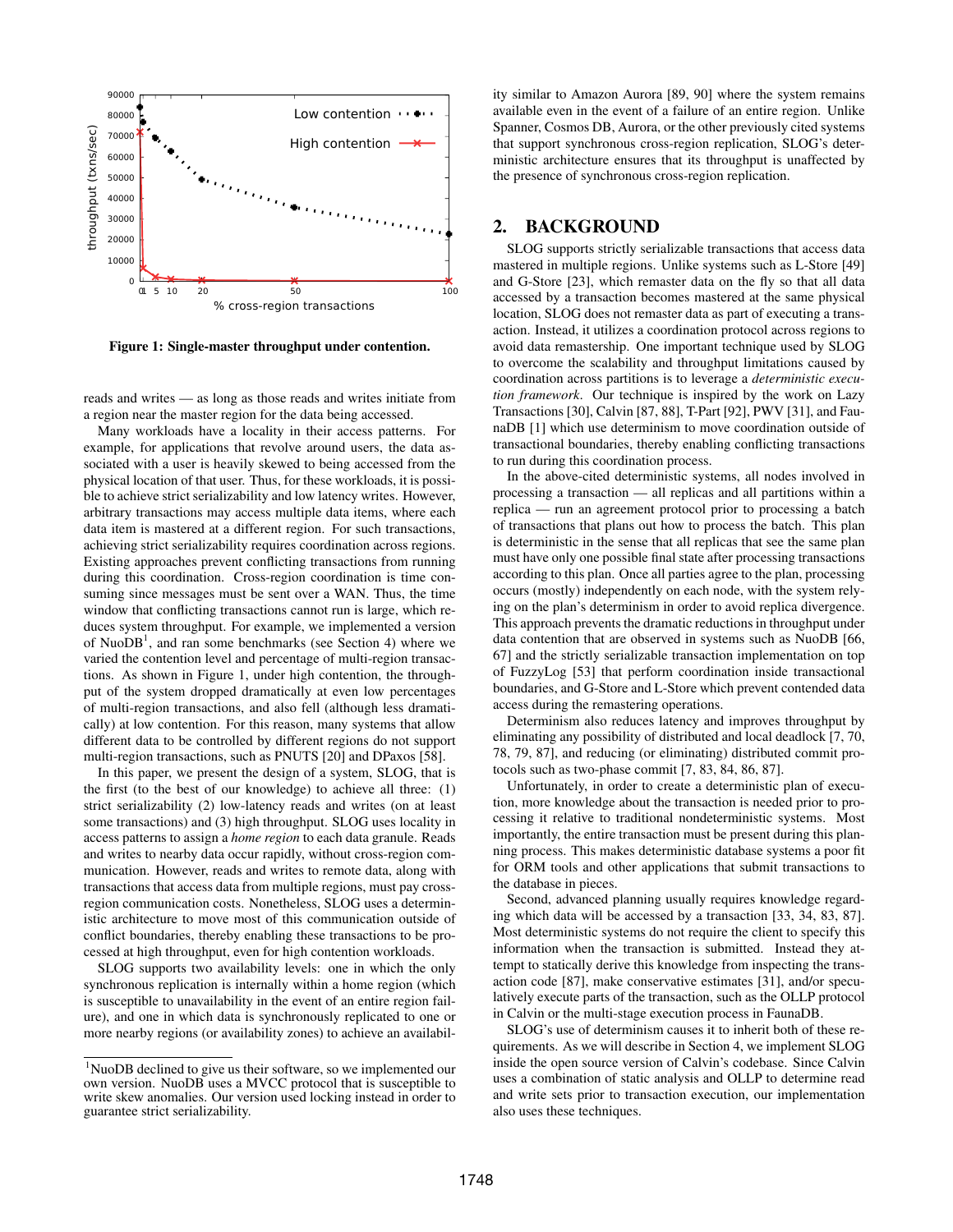One important challenge in the design of SLOG is the lack of information about all transactions running in the system during the planning process. In Calvin, every transaction, no matter where it originates from, is sequenced by a global Paxos process. This enables Calvin to have complete knowledge of the input to the system while planning how a batch of transactions will be executed. However, this comes at the cost of requiring every transaction to pay the cross-region latency to run Paxos across regions. SLOG removes the global Paxos process in order to reduce latency, but this causes unawareness of transactions submitted to replicas located in different regions during the planning of transaction processing.

## 3. SLOG

In order to achieve low latency writes, replication across geographic regions must be performed either entirely asynchronously, or synchronously only to nearby regions; otherwise every write must pay a round trip network cost across the geographic diameter of the system [6]. In order to maintain strong consistency in the face of asynchronous replication, SLOG uses a master-oriented architecture, where every data item is mastered at a single "home" replica. Writes and linearizable reads of a data item must be directed to its home replica.

A region in SLOG is a set of servers that are connected via a low-latency network, usually within the same data center. Transactions are classified into two categories: if all data that will be accessed have their master replica in the same region, it is singlehome. Otherwise, it is multi-home. Single-home transactions are sent to its home and are confirmed as completed either (a) after the region completes the transaction (SLOG-B) or (b) after the region completes the transaction AND it has been replicated to a configurable number of nearby regions (SLOG-HA). Either way, transactions that initiate near the home region of the data being accessed will complete without global coordination. In contrast, multi-home transactions, and even single-home transactions that initiate physically far from that home, will experience larger latency. SLOG does not require any remastering of data to process multi-home transactions, but does perform dynamic data remastering as access frequency from particular locations changes over time (Section 3.4).

The most technically challenging problem in the design of SLOG is the execution of multi-home transactions. The goal is to maintain strict serializability guarantees and high throughput in the presence of potentially large numbers of multi-home transactions, even though they may access contended data, and even though they require coordination across physically distant regions.

## 3.1 High-level overview

Each SLOG region contains a number of servers over which data stored at that region is partitioned (and replicated). Some of this data is *mastered* by that region (it is the home region for that data) and the rest is a replica of data from a different home region. The partitioning of the data across servers within a region is independent of the home status of data — each partition will generally have a mix of locally-mastered and remotely-mastered data.

Each region maintains a local input log which is implemented via Paxos across its servers. This local log only contains transactions that are expected to modify data mastered at that region. This input log is sent to all other regions in batches. Each batch is labeled with a sequence number, and the other regions use this sequence number to ensure that they have not missed any batches from that region. Thus, each region is eventually able to reconstruct the complete local log from every other region, potentially with some delay in the event of a network partition. Regions use deterministic transaction processing (see Section 2) to replay the local log from other regions

in parallel (at the same speed as the original processing), while ensuring that their copy of the data ends up in the same final state as the original region that sent this log.

Data replication across regions is not strictly necessary in SLOG since the master region for a data item must oversee all writes and linearizable reads to it. However, by continuously replaying local logs from other regions, the system is able to support local snapshot reads of data mastered at other regions at any desired point in the versioned history. Furthermore, by keeping the replicas close to up to date, the process of dynamically remastering a data item is cheaper (see Section 3.4).

If there are  $n$  regions in the system, each region must process its own input log, in addition to the  $(n - 1)$  input logs of the other regions<sup>2</sup>. If all transactions are single-home, then it is impossible for transactions in different logs to conflict with each other, and the processing of these input logs can be interleaved arbitrarily without risking violations of strict serializability or replica non-divergence guarantees. However, achieving strict serializability in the presence of multi-home transactions is not straightforward, since coordination is required across regions.

In Sections 3.2 and 3.3, we explain how SLOG processes transactions in more detail. We start by discussing single-home transactions, and then discuss multi-home transactions.

#### 3.2 (Assumed) Single-home transactions

Data is assigned home regions in *granules* which can either be individual records, or a sorted range of records. SLOG associates two pieces of metadata with each granule: the identifier of its master region at the time it was written, and a count of the total number of times its master has (recently) changed. This metadata is stored in the granule header and replicated with the data granule. The counter is used to ensure correctness of remastering (Section 3.4) and never needs to exceed the number of regions in the deployment. The counter cycles back to 0 after it reaches a max count, and an extra bit is used to detect wrap-around, so the number of bits needed for the counter is always one more than the number of bits needed for the region identifier. Thus, these two pieces of metadata can be combined into a single 8 bit integer for deployments across 8 regions or fewer. Each region contains a distributed index called the "Lookup Master" which maintains a mapping of granule ids to this 8-bit value in the granule header. This index is asynchronously updated after a metadata change and thus may return stale metadata.

Clients can send transactions to the nearest region whether or not it is the home for the data accessed by the transaction. As described in Section 2, we assume that a region can determine the precise set of granules that will be accessed by a transaction, before processing it, either directly or through the advanced techniques we cited.

When a region receives a transaction to process, it sends a message to its Lookup Master to obtain its cached value for the home of each granule accessed by the transaction. The returned locations are stored inside the transaction code. If every granule is currently mapped to the same home region, the transaction becomes initially assumed to be a single-home transaction, and is shipped to that region. Otherwise, it is assumed to be multi-home, and handled according to the algorithm described in Section 3.3. This functionality is shown in the ReceiveNewTxn pseudocode in Figure 2.

Once the (assumed) single-home transaction reaches its home region, it is appended into an in-memory batch of transactional input on the server at which it arrives, and this server appends this batch to that region's input log via Paxos. This corresponds to the

 $2$ For ease of exposition, we will assume that each region contains a complete copy of all data stored across the system. SLOG can also work correctly with incomplete replication.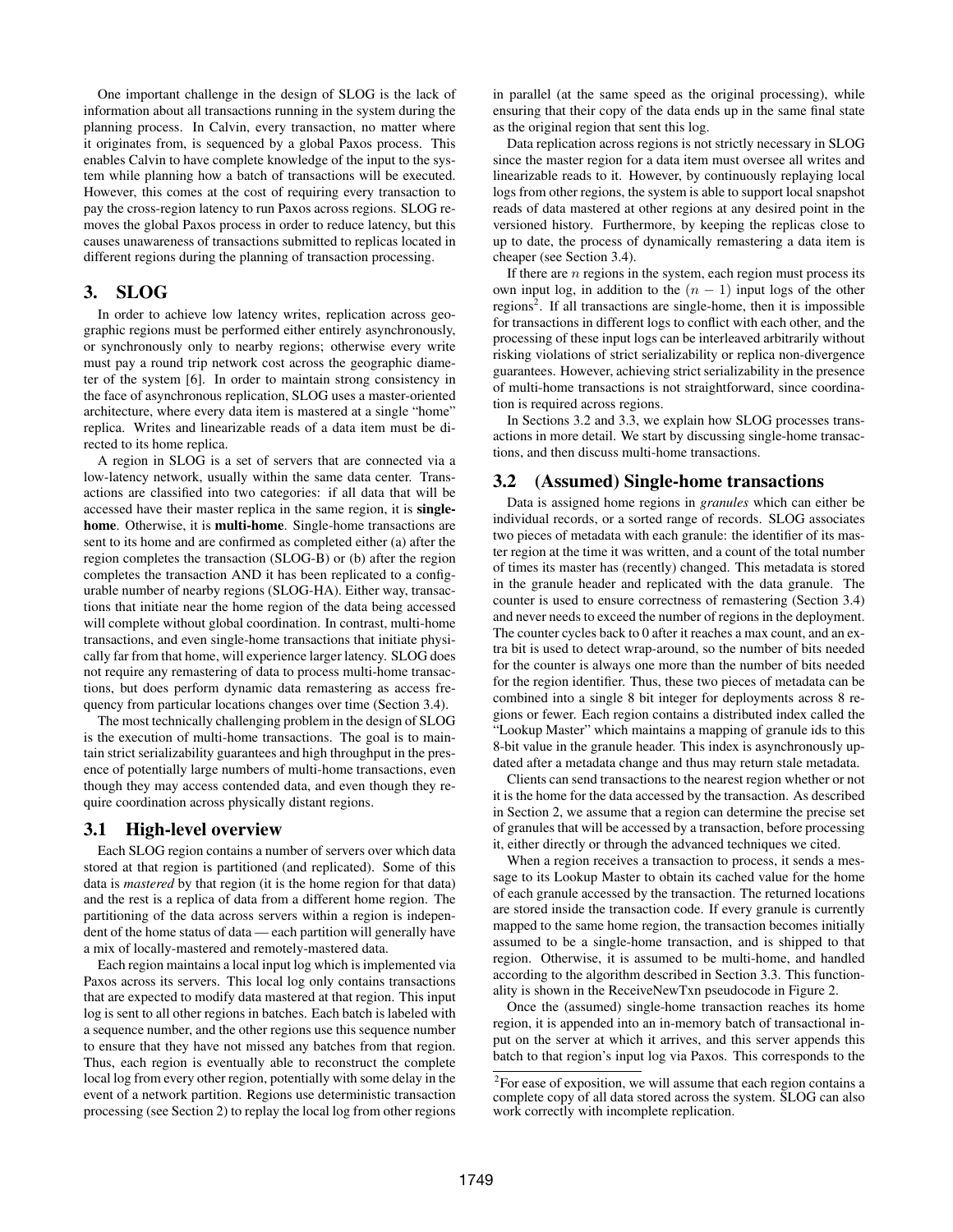#### function ReceiveNewTxn(txn):

#### masterInfo  $=$  Ø

| <b>foreach</b> granule in txn.readSet     txn.writeSet               |
|----------------------------------------------------------------------|
| $masterInfo = masterInfo \mid \text{JLookupMaster. Lookup(granule)}$ |
| $txn.masterInfo = masterInfo$                                        |
| <b>if</b> (num of unique regions in $\tan x$ master Info = = 1)      |
| $txn.\nsingleHome = true$                                            |
| send txn to InsertIntoLocalLog(txn) of that home region              |
| else                                                                 |
|                                                                      |

txn.singleHome = false send txn to the multi-home txn ordering module //ordering module orders all multi-home txns and calls //InsertIntoLocalLog(txn) at every region in this order

#### function InsertIntoLocalLog(txn):

 $\overline{\textbf{if}}$  (txn.singleHome == true) append txn at end of localLogBatch

else

## $accessSet = \emptyset$

foreach <granule,granule.homeRegionID> in txn.masterInfo  $if$  (granule.home $RegionID == this-regionID)$ ) accessSet = accessSet U granule **if** (accessSet  $\neq \emptyset$ )  $t = new LockOnlyTxn(txn.ID,accessSet)$ 

append t at end of localLogBatch

if (isComplete(localLogBatch))

batchID = insert localLogBatch into Paxos-managed local log call ReceiveBatch(localLogBatch, batchID) at each region init new localLogBatch

## function ReceiveBatch(batch, batchID):

localLogs[batch.regionID][batchID] = batch prevID = largest batch ID in global log from batch.regionID while (localLogs[batch.regionID][prevID+1]  $\neq$  null) append localLogs[batch.regionID][prevID+1] into global log  $prevID = prevID + 1$ 

#### Lock manager thread code that continuously runs: txn = getNextTxnFromGlobalLog() //block until exists

 $if$  (txn.isSingleHome == false and txn.lockOnlyTxn == false) ExecutionEngine.process(txn) //don't request locks yet else

Call RequestLocks(txn) //pseudocode in Figure 6

Code called after all locks for single-home txn acquired: ExecutionEngine.process(txn)

Execution engine code called prior to read/write of granule: if (don't have lock on granule) //can happen if txn is multi-home Block until have lock //wait for needed lockOnlyTxn //will always eventually get lock since SLOG is deadlock-free **if** (txn.masterInfo[granule]  $\neq$  granule.header.masterInfo) RELEASE LOCKS AND ABORT TRANSACTION

Execution engine code run at end of every transaction: ReleaseLocks(txn)

#### Figure 2: Pseudocode for core SLOG functionality

beginning and end of InsertIntoLocalLog in Figure 2. A separate Paxos process interleaves batches from the local log with batches from the local logs that are received from other regions in order to create that region's view of the *global log*. This is shown in the ReceiveBatch function. The pseudocode for InsertIntoLocalLog and ReceiveBatch in Figure 2 are written as if they are being called on the region as a whole. The details of how these functions are mapped to individual machines at a region are not shown, to make the pseudocode easier to read.

Processing of transactions by the different servers within that region works similarly to distributed deterministic database systems



Figure 3: Single-home transactions in SLOG.

such as Calvin: data is partitioned across servers, and each server reads transactions from the same global log and requests locks on any data present in its local partition in the order that the transactions making those requests appear in the log [69, 71, 87] (see the lock manager code in Figure 2). Locks are granted in the order they are requested, which, when also ordering lock requests by the order in which transactions appear in the global log, makes deadlock impossible [68]. The only difference relative to traditional deterministic database systems is that prior to reading or writing a data granule, the metadata associated with that granule must be checked for the current home and counter values. If the counter that is found is different than the counter that was returned from the Lookup Master when the transaction was originally submitted to the system, then the transaction is aborted and restarted.

Deterministic systems ensure that all data progress through the same sequence of updates at every replica, without runtime coordination. Since home metadata is part of the data granule, the metadata is updated at the same point within the sequence of updates of that granule at every region. Therefore, any assumed single-home transaction that is not actually single-home will be exposed as nonsingle-home independently at each region (i.e., each region will independently, without coordination, observe that it is not singlehome, and will all agree to abort the transaction without any crossregion communication). The transaction is then restarted as a multihome transaction. Similarly, if an assumed single-home transaction is indeed single-home, but the assumed home is incorrect, all regions will see the incorrect home and counter annotation and independently agree to abort the transaction.

In SLOG-B, the client is notified that a transaction has committed as soon as the first region commits it. For SLOG-HA, the client cannot be notified of the commit until the batch of the input log that contains this transaction has been replicated to a configurable number of nearby regions. Since only the input is replicated, replication latency can be overlapped with transaction processing.

Figure 3 shows an example of this process. Each region contains a complete copy of the database, with its "home" granule shown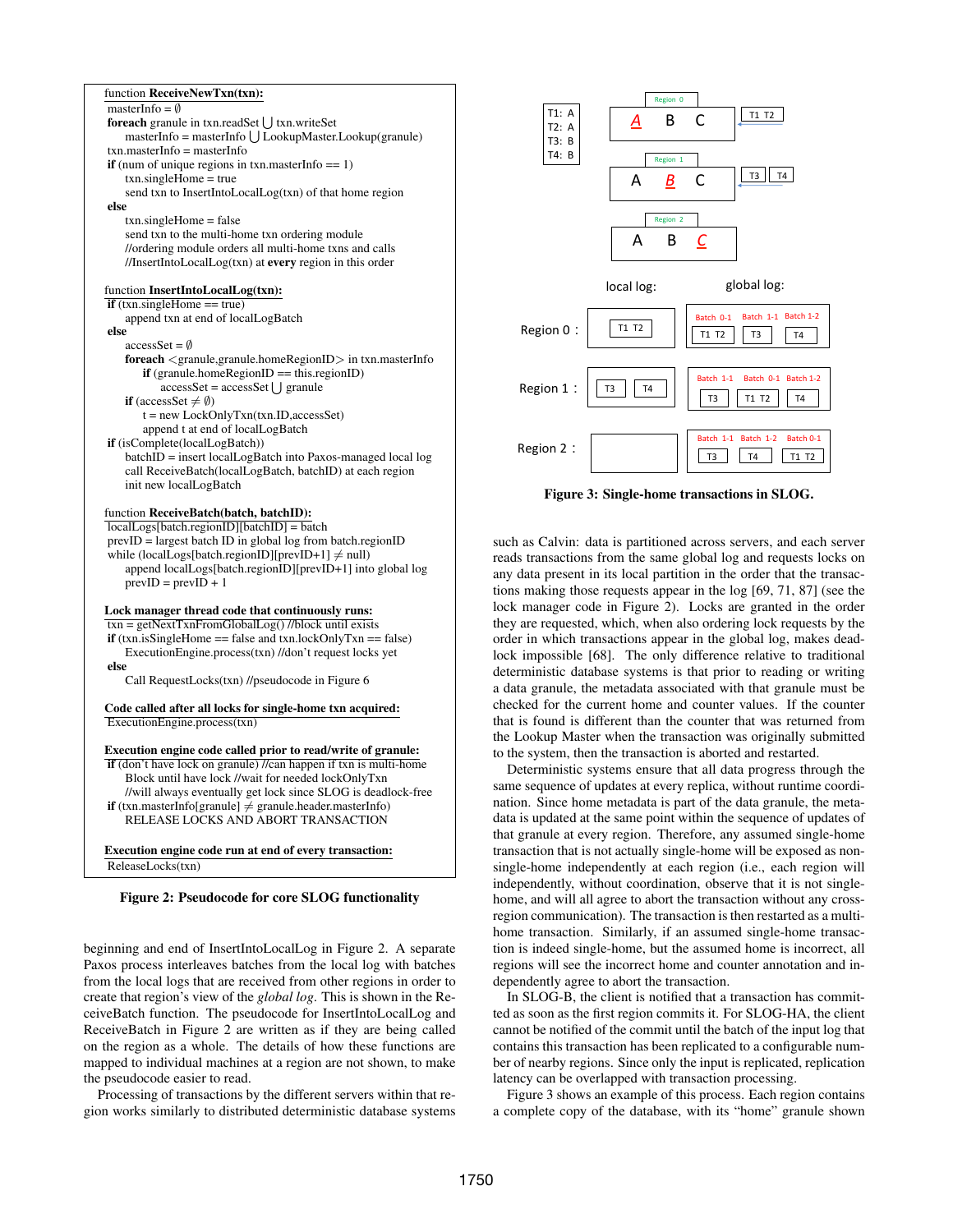

Figure 4: Multi-home transactions in SLOG.

in red and underlined. T1 and T2 update granule A and therefore are sent to region 0 (batch 0-1 is created that contains T1 and T2); T3 and T4 update granule B and are sent to region 1 (which places them in separate batches — T3 is in batch 1-1, and T4 in batch 1- 2). Region 0 sends batch 0-1 to the other two regions, and region 1 sends batch 1-1 and batch 1-2 to the other two regions. Thus all three batches appear in the global log of all three regions. However, the order in which these batches appear in the three respective global logs is different. The only guarantee is that 1-2 will appear after 1-1, since they originated from the same region.

If all transactions are single-home, then it is guaranteed that each region's local log will access a disjoint set of database system granules (i.e., transactions across local logs do not conflict with each other). Therefore, the limited degree to which the global logs are ordered differently across different regions will not cause replica divergence. However, if there exist multi-home transactions in the workload, these differences may result in replica divergence. For example, if T2 accessed both A and B (instead of just A in our example above), the order of processing T2 and T3 now makes a difference since they both access B. Since T2 and T3 may appear in different orders in the global logs, there is a risk of region divergence. We will now discuss how SLOG deals with this problem.

#### 3.3 Multi-home transactions

All multi-home transactions, no matter where they originate, must be ordered with respect to each other. A variety of global ordering algorithms could be used, such as (1) Using a single ordering server [19], (2) Running Paxos across all regions [87], or (3) Sending all multi-home transactions to the same region to be ordered by the local log there. Our current implementation uses the third option for simplicity; however, the second option is more robust to failure or unavailability of an entire region. The last line of ReceiveNewTxn in Figure 2 is vague enough to allow for either option. Either way, all regions receive the complete set of multi-home transactions in their proper order via calls to InsertIntoLocalLog.

Recall that the assumed home information for each granule is stored inside the transaction by ReceiveNewTxn. InsertIntoLocalLog checks to see if the region at which the code is running is the assumed home for any of the granules that will be accessed. If so, it generates a special kind of transaction, called a LockOnlyTxn, that consists only $3$  of locking the local reads and local writes of the multi-home transaction.

A LockOnlyTxn is similar to a single-home transaction – it only involves local granules, and it is placed in the local log of its home region (alongside regular single-home transactions) which is replicated (eventually) into the global log of every other region. The only difference is that they do not have to include executable code. The code for the multi-home transaction can arrive separately as part of the local log from the multi-home transaction ordering module, which eventually gets integrated into the global log at every region. LockOnlyTxns exist to specify how the multi-home transaction should be ordered relative to single-home transactions at that region. Depending on where the LockOnlyTxn gets placed in the local log of that region, it will ensure that the multi-home transaction will observe the writes of all transactions earlier than it in the local log, and none of the writes from transactions after it.

This leads to a difference in execution of single-home vs. multihome transactions. Single-home transactions appear once in a region's global log. The lock manager thread reads the single-home transaction from the global log and acquires all necessary locks before handing over the transaction to an execution thread for processing. In contrast, a multi-home transaction exists in several different locations in a region's global log. There could be an entry containing the code for that transaction, and then separately (usually later in the log), several LockOnlyTxns — one from each region that houses data expected to be accessed by that transaction. The code can start to be processed as soon as it is reached in the global log. However, the code will block whenever it tries to access data for which the corresponding LockOnlyTxn has yet to complete. The bottom half of Figure 2 shows the pseudocode for this process.

Figure 4 shows an example of multi-home transaction processing. The home information and set of transactions submitted to the system are the same as in Figure 3. The only difference is that T2 now accesses A and B and is thus multi-home. Whichever region receives T2 from the client annotates it with the assumed home information (which, in this example, is correct) and sends it to the multi-home ordering module. At Region 0, InsertIntoLocal-Log(T2) is called after it has placed single-home T1 into its local log. It therefore places its generated LockOnlyTxn for T2 after T1. LockOnlyTxns for a given multi-home transaction are shown in the figure with the subscript of the region that generated  $it<sup>4</sup>$ . InsertIntoLocalLog(T2) is called at Region 1 between placing single home transactions T3 and T4 into its local log and thus places the LockOnlyTxn for T2 it generates there. InsertIntoLocalLog(T2) is also called at Region 2 but no LockOnlyTxn is generated since it was not listed as the home for any data accessed by that transaction. The local logs are replicated to every other region and are interleaved differently, which results in T2's LockOnlyTxns being ordered differently at each region. This is not problematic since LockOnlyTxns always access disjoint data and thus commute.

Regions do not diverge since (1) the global log at each region maintains the original order of the local logs that it interleaves, (2) local logs from different regions access disjoint data (unless the

<sup>&</sup>lt;sup>3</sup>In some cases, a LockOnlyTxn may include a limited amount of code, such as non-dependent reads/writes of the locked data.

<sup>&</sup>lt;sup>4</sup>The global log entries that contain T2's code are not shown in the figure, since the code blocks anyway until the LockOnlyTxns are reached. Furthermore, in some cases, code can be included in LockOnlyTxns, which makes the separate shipping of transaction code unnecessary.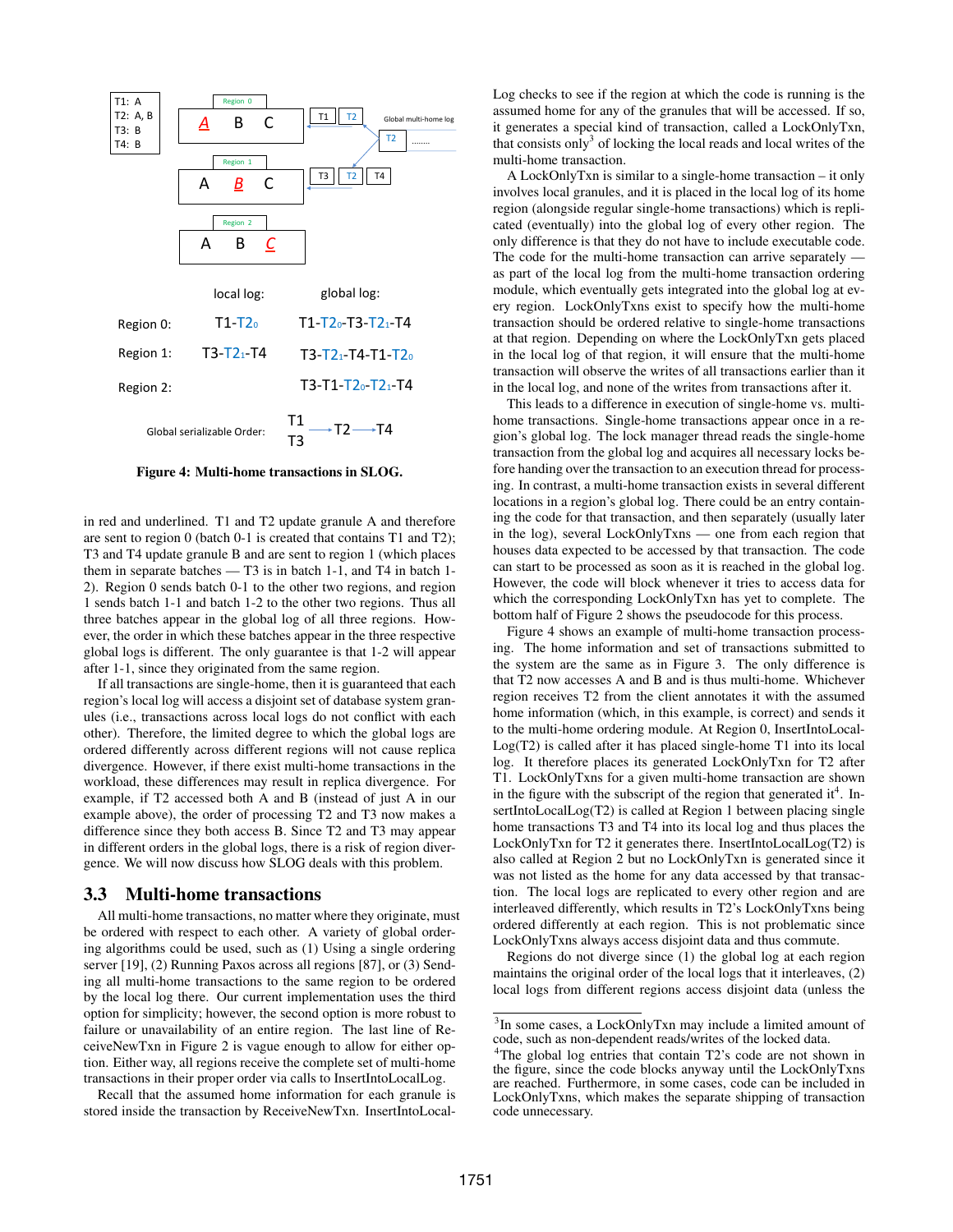home for a data granule has moved – see Section 3.4), and (3) the deterministic processing engine ensures that transactions are processed such that the final result is equivalent to the result of processing them in the serial order present in that region's global log.

## *3.3.1 Proof of strict serializability*

Serializability theory analyzes the order in which reads and writes occur to data in a database. This order is usually called a schedule [29], history [63], or log [16]. Serializability proofs take the form of proving that a given schedule, in which read and writes from different transactions may be interleaved with each other, is equivalent to a serial schedule. In replicated systems, the equivalence must be to a 1-copy serial schedule [10].

Define the relationship  $T_i$  reads-x-from  $T_j$  as done by Bernstein and Goodman [14]:  $T_i$  reads-x-from  $T_j$  holds if transaction  $T_j$ writes to x, and no other transaction writes to it before  $T_i$  reads from it. Two schedules are equivalent if they have the same set of reads-from relationships — for all i, j, and x,  $T_i$  reads-x-from  $T_j$  in one schedule iff this relationship holds in the other [14].

A serial schedule is one-copy equivalent (1-serial) if for all i, j, and x, if  $T_i$  reads-x-from  $T_j$  then  $T_j$  is the last transaction prior to  $T_i$  that writes to any copy of x [10, 14].

SLOG has one global log per region. Even though each global log contains the same set of transactions, each region may process its global log according to a different schedule.

#### LEMMA 3.1. All region schedules are equivalent

*A SLOG region requests and acquires locks in the order that transactions appear in its global log. Therefore, when a transaction*  $T_i$ *reads x, the*  $T_j$  *for which*  $T_i$  *reads-x-from*  $T_j$  *will hold is the closest previous transaction to*  $T_i$  *in the global log that writes x. Since there is only one master region for a given x, and all reads and writes to x are found in the local log for its master region, this*  $T_i$ *will come from the same local log as*  $T_i$ *. Thus, the*  $T_j$  *for which*  $T_i$ *reads-x-from*  $T_i$  *will hold will be the same in all global logs, since each global log orders batches from any given local log identically.*

LEMMA 3.2. All serializable schedules in SLOG are 1-copy serializable. We already explained in Lemma 3.1 that if  $T_i$  reads*x*-from  $T_i$  *holds, then*  $T_i$  *and*  $T_j$  *are in the same local log and*  $T_j$  *is the closest previous transaction to*  $T_i$  *in that local log that writes x. It is impossible for any other local log to contain a transaction that writes to x since only the master region for a data item can include transactions that write to x in its local log.*

Less formally: a 1-serial schedule represents a serial execution of transactions in which the replicated copies of each data item behave like a single logical copy of that data item [10]. In SLOG, this is enabled by ensuring that all writes and reads (excluding read-only snapshot transactions running at a reduced consistency level) to a data item (granule) are managed by its master.

Since all region schedules are equivalent and all serializable schedules in SLOG are 1-copy serializable, all we have to prove is that the schedule from any region is strictly serializable. This is straightforward since any schedule produced by a 2PL implementation, if locks are held until after the transaction commits, and all reads read the value of the most recent write to that data item, then the resulting schedule is strictly serializable [16, 64]. SLOG's deterministic locking scheme acquires all locks prior to processing a transaction and releases all locks after commit. Thus it is a form of 2PL.

SLOG actually guarantees external consistency [37] which is slightly stronger than strict serializability. External consistency enforces an ordering of all transactions — even concurrent ones such that the execution is equivalent to executing the transactions serially in commit time order. SLOG commits conflicting transactions in the order they appear in each local log (but does not order commit times across local logs). Since all conflicting transactions appear in the same local log, the order in the log specifies their equivalent serial order.

## 3.4 Dynamic remastering

As access patterns change, it may become desirable to move the home of a data granule, which we refer to as a "remaster" operation. Previous work has shown that simple algorithms are sufficient for deciding when to remaster data. For example, PNUTS changes a data item's master region if the last 3 accesses to it were from a region other than its master [20]. Tuba similarly uses a simple cost model based on recent accesses to decide when to remaster [9]. The challenge in SLOG is not *when* to remaster (SLOG uses the PNUTS heuristic). Rather the challenge is *how* to remaster data without bringing the system offline, while maintaining strict serializability and region non-divergence guarantees and high throughput.

As specified in Section 3.2, SLOG stores two metadata values with each data granule: the identifier of its master region at the time it was written, and a count of the number of times its master has changed. A remaster request modifies both parts of this metadata, and can, for the most part, be treated similarly to any other write request. The request is sent to the home region for that granule, which will insert the request in its local log, which will eventually cause the request to appear in the global logs of all regions. When each region processes this request in its global log, it updates the granule metadata. The Lookup Master of that region is also asynchronously updated to reflect the new mastership information.

A remaster request writes to a single data granule and is thus a single-home transaction. It is sent to its current home region potentially concurrently with other requests to access data within the granule. The order that these requests are placed in the local log of this home region determines which ones will be successful. Transactions that are placed in the local log after the remaster request will see the new granule metadata when they access it, and will abort and resubmit to the new master.

Remastering causes a particular danger to the non-divergence guarantees of SLOG. As mentioned in Section 3.2, the first SLOG region to receive a transaction annotates it with the (home,counter) metadata that was returned from its LookupMaster cache for every granule that it accesses, and stores this cached metadata inside the transaction code. Regions use this cached information to decide whether they are responsible for handling it entirely (if it is singlehome) or creating a LockOnlyTxn for it (multi-home). Once the LookupMaster at a region is updated after the region has processed the remaster request, it will start annotating transactions with the new master information, even though other regions may not have processed the remaster request yet. These (up-to-date) annotations will cause the transaction to be placed into the local log of the *new* home region for that granule. However, the remaster request itself is processed by the local log of the *old* home region. This leads to a potential race condition across the local logs. For example, assume a transaction, T, accesses the remastered granule and is sent to the new master region. Some regions may place the log batch that contains T before the log batch that contains the remaster request, while other regions may place it afterwards. This is possible because the local logs from different regions can be interleaved differently in the global log at different regions. As long as T and the remaster request are in different local logs, no assumptions can be made about their relative order in each region's global log. It is true that the remaster request was submitted to SLOG first, and must be completed by at least one region before T can possibly come into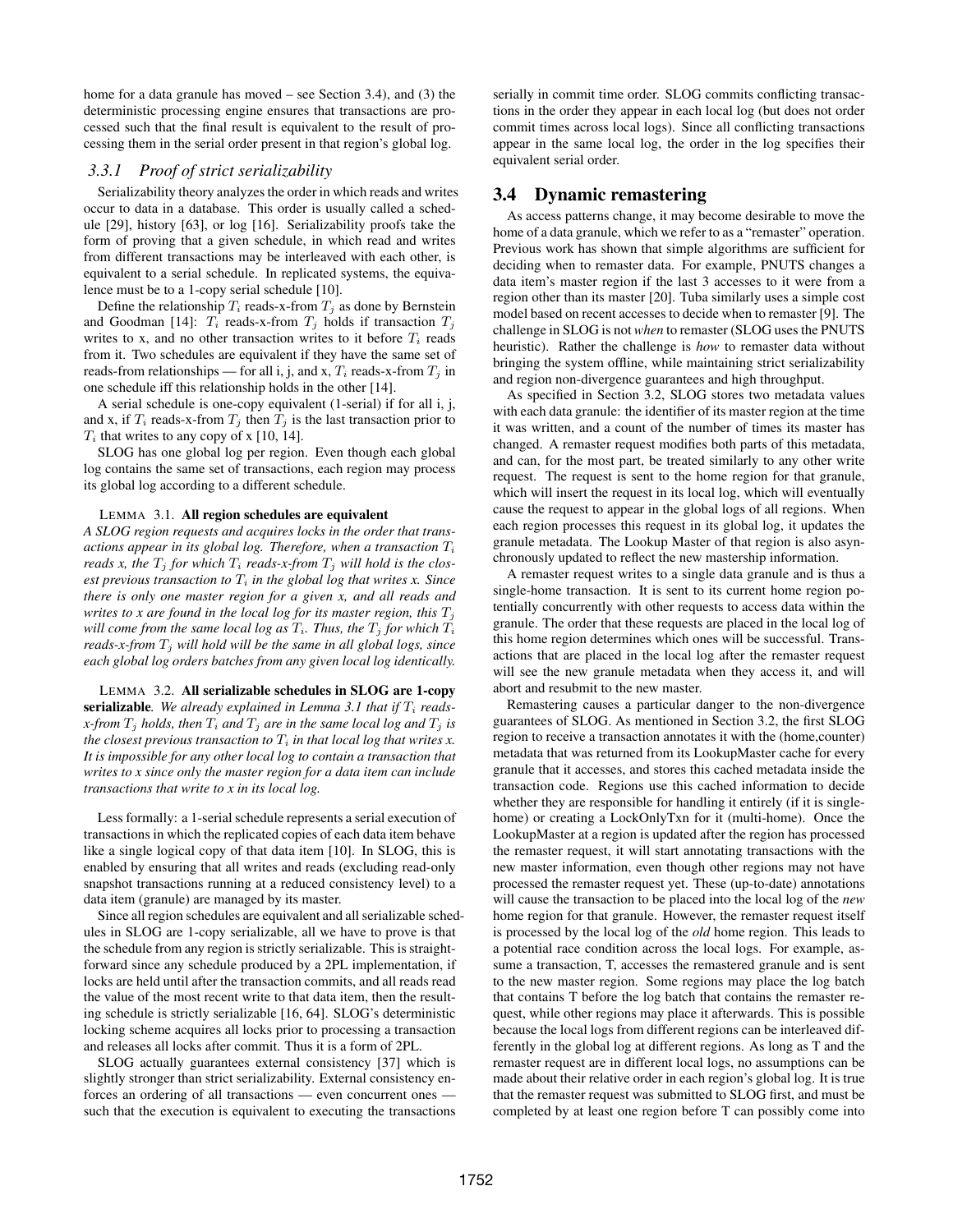

## Global serializable Order:  $T1 \rightarrow T2 \rightarrow T3$ Figure 5: Data remastering in SLOG.

existence, so most of the time T will appear after the remaster request in every global log. However, this cannot be guaranteed. If the commit or abort decision of T is dependent on how a region interleaves local logs, replica divergence may occur.

An example of this divergence danger is shown in Figure 5. In this example, replica 0 receives transaction T1, and annotates the transaction with the current home for the accessed granule B — region 1 — and sends it there. After replica 1 executes T1, the threshold necessary to remaster granule B to replica 0 is reached, and a remaster transaction  $T_{remainder}$  is generated and sent to replica 1.  $T_{remainder}$  is thus inserted into replica 1's local log. Meanwhile, replica 1 receives two other transactions that also access B: T2 and T3. The relative location of the  $T_{remainder}$  transaction in replica 1's local log is after T2 but before T3. After execution of  $T_{remainder}$ , the home for B will have changed, and T3 is now in the wrong local log. Since all regions see transactions from the same local log in the same order, all regions will see T3 after  $T_{remainder}$  and independently decide to abort it. The end result is that T3 gets aborted and resubmitted to SLOG as  $T3_{new}$ , which gets placed into the local log of B's new home: region 0. The problem is: local logs from different regions may be interleaved differently. Regions 0 and 1 place the local log from region 0 that contains  $T3_{new}$  after the local log entry from region 1 that contains T2. Thus, they see the serial order: T1, T2, and then T3. However, region 2 places the local log from region 0 that contains  $T3_{new}$  before the local log entry from region 1 that contains T2. Thus, it sees a different serial order: T1, T3, T2. This leads to potential replica divergence.

The counter part of the metadata is used to circumvent this danger. Prior to requesting a lock on a granule, SLOG compares the counter that was written into the transaction metadata by the Lookup-Master at the region the transaction was submitted to with the current counter in storage at that region. If the counter is too low, it can be certain that the LookupMaster that annotated the transaction had out of date mastership information, and the transaction is immediately aborted (every region will independently come to this same conclusion). If the counter is too high, the transaction blocks until the region has processed a number of remaster requests for that data granule equal to the difference between the counters.

Performing counter comparisons prior to lock acquisition instead of afterwards ensures that the lock is available for the remaster request, which needs the lock to update the header. However, the



checks must be repeated after lock acquisition. The pseudocode presented in Figure 6 outlines how counter checks are performed prior to requesting locks, and the end of the pseudocode in Figure 2 shows how these checks are performed again during execution.

## 4. EXPERIMENTAL RESULTS

Since SLOG relies on deterministic processing to avoid two phase commit and achieve high throughput even when there are many multi-home transactions in a workload, we implemented SLOG via starting with the open source Calvin codebase [2], adding the two Paxos logs per region and the Lookup Master index, and processing transactions according to the specification outlined in Section 3.

As described in Section 1, SLOG is the first system to achieve (1) strict serializability (2) low latency writes (on at least some transactions and (3) high throughput transactions even under high conflict workloads. Throughput and latency are performance measures, which we investigate in this section. We only compare SLOG to other systems that achieve strict serializability. Our two primary comparison points are architectures that achieve low latency writes or high throughput, but not both. More specifically, we built a nondeterministic system that is based on the design of NuoDB: different data is mastered in different regions (NuoDB calls this "chairmanship") and all writes and reads to data are controlled by the chairman. Transactions that access data chaired by different machines require coordination across these machines. NuoDB uses an MVCC algorithm that is susceptible to write skew anomalies (and thus is not serializable). In order to guarantee strict serializability, we use instead a traditional distributed 2PL algorithm where the lock manager for a granule is located in its home partition. We will call this implementation 2PL-coord. We expect 2PL-coord to achieve low-latency writes (reads and writes to data that are mastered nearby can complete without coordination), but poor throughput (as explained in Section 1).

Since we started with the original Calvin codebase, we use Calvin as our second comparison point. By moving almost all commit and replication coordination outside of transactional boundaries, Calvin achieves high throughput even for high conflict workloads [70, 87]. However, the latency of every transaction is at least equal to the latency of multi-region Paxos that is run prior to every transaction processed by the system. We do not expect SLOG to achieve the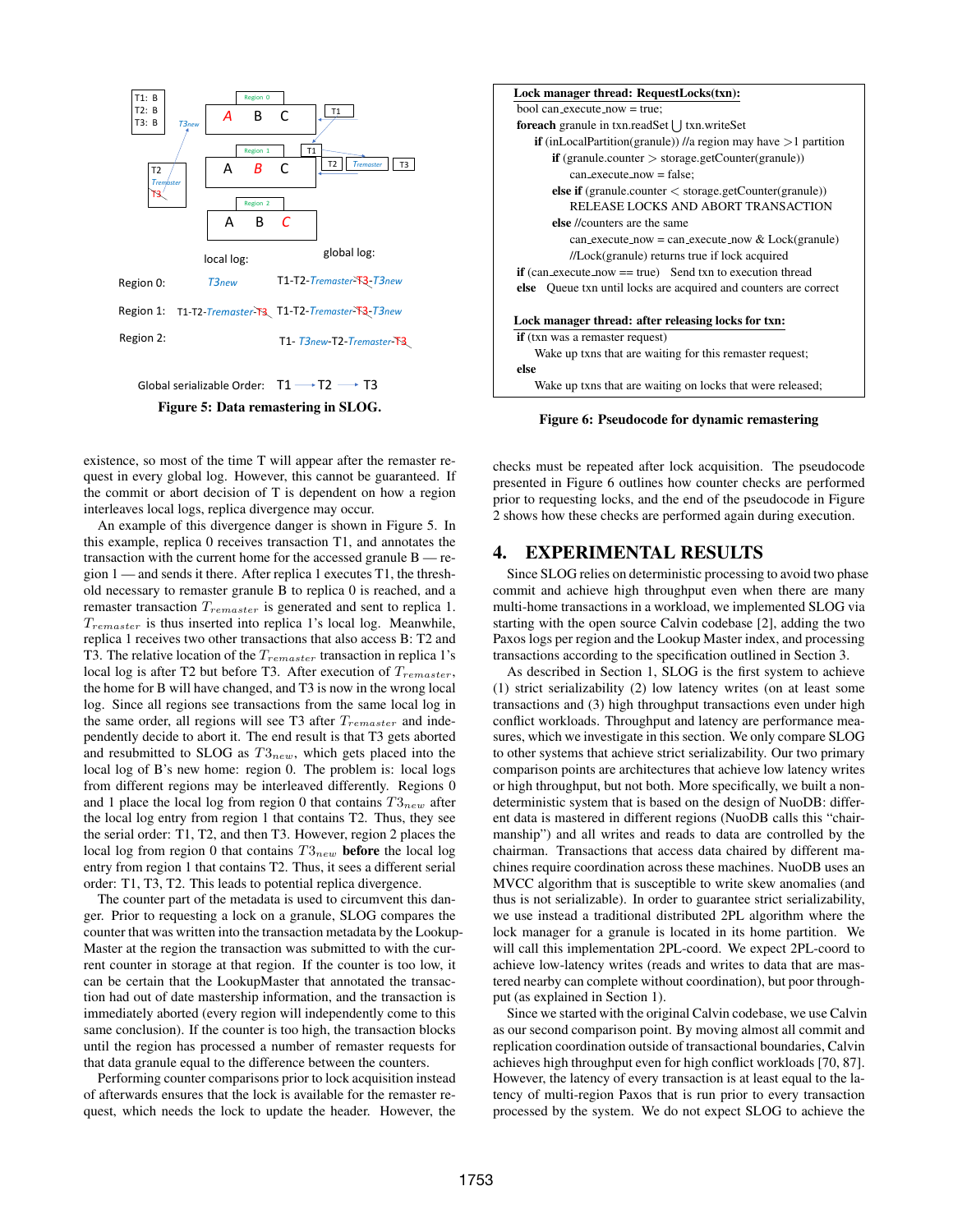

Figure 7: YCSB throughput experiments.

same throughput as Calvin for two reasons: (1) Multi-home transactions cause the conflicting intermediate transactions between two of its LockOnlyTxns to potentially block. (2) The ability of the system to remaster granules dynamically causes more checks and potential aborts for each transaction. On the other hand, SLOG is expected to yield much better latency than Calvin for workloads containing many single-home transactions. We thus ran some experiments to more precisely explore these differences in throughput and latency between Calvin and SLOG.

As a third comparison point, we use Cloud Spanner. Cloud Spanner is an entirely separate code base than Calvin, and is far more production-ready and feature-complete. Thus, this is not an applesto-apples comparison, and raw magnitude performance differences mean little. Nonetheless, information can be gleaned from the performance trends of each system relative to itself as experimental variables are varied, which shed light on the performance consequences of the architectural differences between the systems.

For these experiments, we used system deployments that replicated all data three ways across data-centers. All experiments (except for the Cloud Spanner experiments which we will discuss later) were run on EC2 x1e.2xlarge instances (each instance contains 244 GB of memory, and 8 CPU cores) across six geographical regions: US-East (Virginia), US-East (Ohio), US-West (Oregon), US-West (California), EU (Ireland) and EU (London). The database system was partitioned across 4 machines within each region. For SLOG-HA (the HA mode from Section 3 that is tolerant to failure of an entire region), the US-East(Virginia) region is synchronously replicated to US-East (Ohio); US-West (Oregon) to US-West (California); and EU (Ireland) to EU (London).

We use a version of the Yahoo Cloud Serving Benchmark (YCSB) [21] adapted for transactions, and also the TPC-C New Order transaction to benchmark these systems. In both cases, each record (tuple) is stored in a separate SLOG granule, and we therefore use the terms "record" and "granule" interchangeably in this section. We vary the important parameters that can affect system performance relative to each other: likelihood of transactions to lock the same records (i.e., conflict ratio between transactions), percentage of transactions that are multi-partition within a region, and the ratio of single-home to multi-home transactions.

For YCSB, we use a table of 8.8 billion records, each 100 bytes. Since we have 4 EC2 instances per region, each instance contains a partition consisting of 2.2 billion records. Each region contains a complete replica of the data. Each transaction reads and updates 10 records. In order to carefully vary the contention of the workload, we divide the data set into "hot records" and "cold records". Each transaction reads and writes at (uniformly) random two hot records, and all remaining reads and writes are to cold records. Cold record accesses have negligible contention, so the contention of an experiment can be finely tuned by varying the size of the hot record set.

For the TPC-C dataset, each of the 4 EC2 instances per region contain 240 warehouses (960 warehouses in total), and each warehouse contains 10 districts. In addition to serving as a natural partitioning attribute, warehouses also make for a natural "housing" attribute — the home for a record associated with a particular warehouse should be at the region closest to the physical location of that warehouse (we spread the TPC-C warehouses evenly across the regions in our deployment). Thus, unlike our YCSB experiments, for TPC-C, only multi-partition transactions can be multi-home.

## 4.1 Throughput experiments

Throughout this section we use the abbreviations sp and mp to refer to single- and multi-partition transactions, and sh and mh for single-home and multi-home. For YCSB data, it is possible for a single partition to contain records that are mastered at different regions. Therefore, it is possible for a transaction to be both singlepartition (sp) and multi-home (mh).

We compare SLOG to our primary comparison points: 2PLcoord and Calvin in this section, and to Spanner in Section 4.3. Our first experiment, shown in Figure 7, varies the  $%$  mp and  $%$ mh parameters. Calvin is unaffected by % mh since it has no concept of a "home" for data. The performance of 2PL-coord is only presented at 0% mp (which is its best case scenario).

Figure 7(a) shows the results of our YCSB experiment under low contention (each partition has 10,000 hot records). When running SLOG with 0% mh, the overhead of multi-home transactions is not present in the workload, and, as expected, all systems perform the same. As more multi-home transactions are added to the workload, the throughput of SLOG and 2PL-coord deteriorates relative to Calvin. In SLOG, the reason is two-fold: first, extra computational resources are consumed by generating the LockOnlyTxns and processing their associated log entries. Second, whenever a LockOnlyTxn appears in the global log of a region prior to a differ-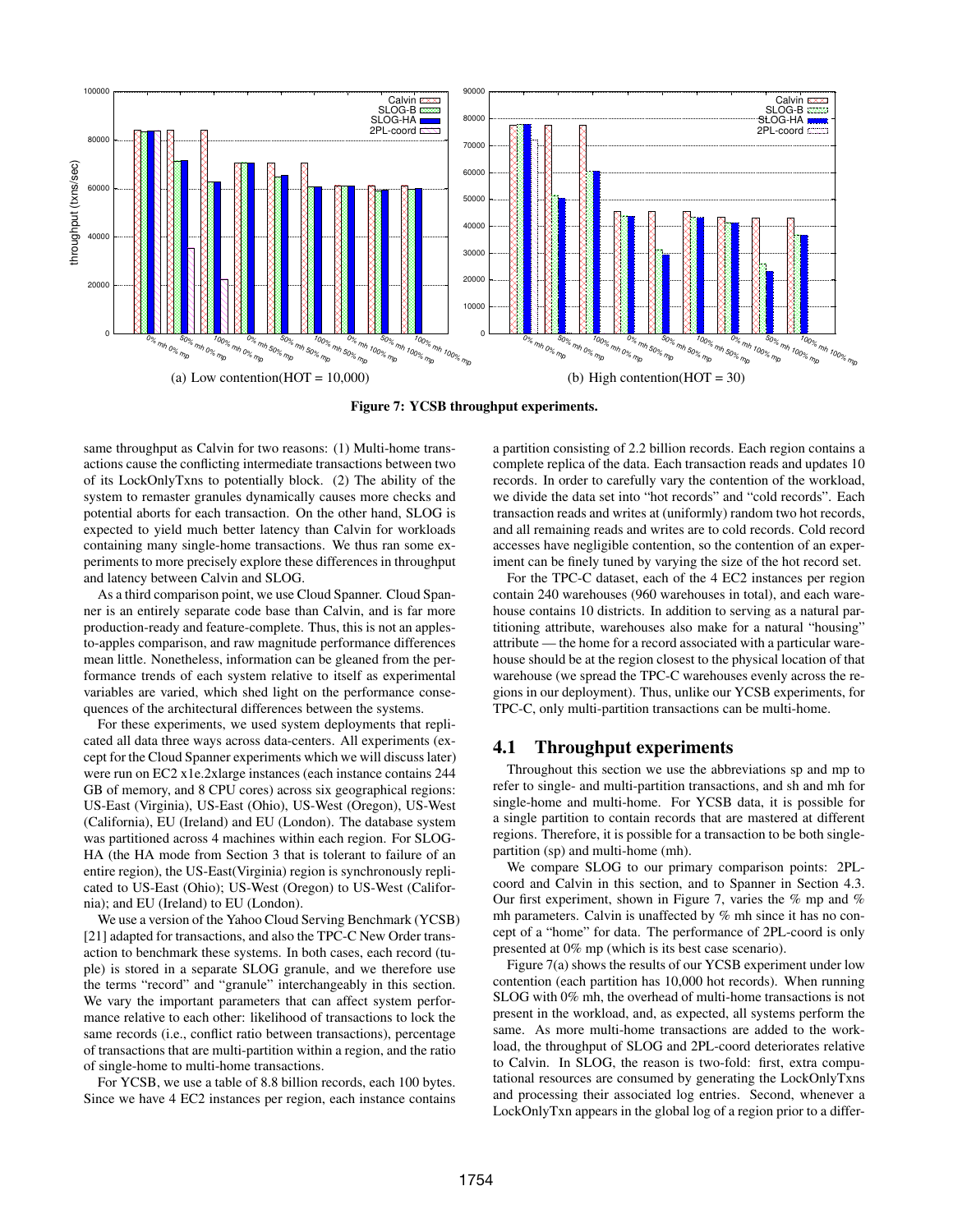

Figure 8: Throughput while varying client count



Figure 9: TPC-C New Order throughput experiments

ent LockOnlyTxn from the same original multi-home transaction, that LockOnlyTxn and all transactions that conflict with it (including single-home transactions) must block until the later LockOnlyTxn is processed. Under low contention, the percentage of transactions that are blocked is low; however, under high contention (Figure 7(b)), the contention and reduction of throughput caused by multi-home transactions is higher.

The throughput drop for multi-home transactions is much larger for 2PL-coord than for SLOG. This is because 2PL-coord has a longer window during which contending transactions cannot run. Once a transaction acquires a lock on a remote master, this lock is held for the entire duration of transaction processing, including the time to acquire other locks, execute transaction logic, and perform the commit protocol. In contrast, SLOG only prevents conflicting transactions from running during the window between placing the first and last LockOnlyTxn into its global log. The difference between 2PL-coord and SLOG is more extreme at high contention (Figure 7(b)) where 2PL-coord's throughput is so low at 50% and 100% multi-home that the bars are not visible on the graph. [See Figure 1 for a line graph version of 2PL-coord for this experiment.]

Multi-partition transactions require coordination across the partitions in any ACID-compliant distributed database system. Traditional database systems use 2PC to ensure that all partitions commit. In contrast, deterministic database systems like Calvin reduce this to a single phase that can be overlapped with transaction processing. Nonetheless, this coordination is not zero-cost in Calvin, and throughput decreases with more multi-partition transactions. In SLOG, part of the blocking that is imposed by the multi-home transaction processing code of SLOG is overlapped with the waiting that is necessary anyway because of multi-partition coordination. Therefore, the relative cost of multi-home transactions in SLOG is reduced as the % mp parameter increases.

This also explains why the throughput drop from Calvin to SLOG is more significant when the entire workload is single-partition. However, when there are multi-partition transactions in the workload, the difference between Calvin and SLOG is much smaller, since Calvin also must pay the extra coordination cost for multipartition transactions. In general, we have found that in practice, when every transaction is multi-partition, then no matter the contention level, and no matter the % multi-home level, the performance of Calvin and SLOG is similar.

Under high contention (Figure 7(b)), SLOG increases in throughput from 50% mh to 100% mh as a result of how the high contention

workload is generated. We have 6 regions in this experiment, and each region is the master of 1/6 of all database records, which includes 1/6 of the hot records, and 1/6 of the cold records. For a single-home transaction, both hot records in the transaction come from the same pool of one sixth of all the hot records in the table. However, for a multi-home transaction, the two hot records from the transaction come from different pools — 5/6 of all the hot records. By expanding the pool of hot records that the transaction can draw from, this actually reduces the contention.

The throughput of SLOG-HA is similar to SLOG since deterministic database systems do not need to hold locks during replication, so the synchronous replication to a different region does not cause additional contention, and there is no reduction in concurrency. Furthermore, the computing overhead of managing the replication itself on a per batch basis is negligible.

Figure 8 shows the results of the same experiment as Figure 7(a) at the worst case scenario of SLOG relative to Calvin: 100% multihome and 0% multi-partition transactions. Each client continuously sends 200 transactions per second to the system. 2PL-coord saturates much earlier than the other systems.

The results of the experiment on New Order transactions on the TPC-C dataset is shown in Figure 9. In TPC-C, warehouse and district records are "hot records", and each New Order transaction needs to read one or two warehouse records, and update one district record. TPC-C specification requires that 10% of New Order transactions need to access two separate warehouses, which may become multi-partition and/or multi-home transactions if those two warehouses are located in separate partitions (which is greater than 75% probability in our 4-partition set-up) or have different home regions. We ran this experiment using both this default TPC-C requirement, and also with 100% of transactions touching multiple warehouses (in order to increase the number of multi-partition and multi-home transactions in the workload). Since only transactions that touch multiple warehouses can be multi-home for this dataset, we have less flexibility in our ability to experiment with multi-home transactions. Thus, for the default TPC-C specification of 10% multi-warehouse transactions, the lines in the figure labeled as "0%/50%/100% of mw are mh" correspond to 0%, 5%, and 10% of all total transactions that are multi-home. However, when we make 100% of transactions multi-warehouse, 0%, 50%, and 100% mh correspond to 0%, 50%, and 100% of all total transactions.

For the 10% multi-warehouse experiment (TPC-C's required configuration), the performance of Calvin and SLOG are similar. These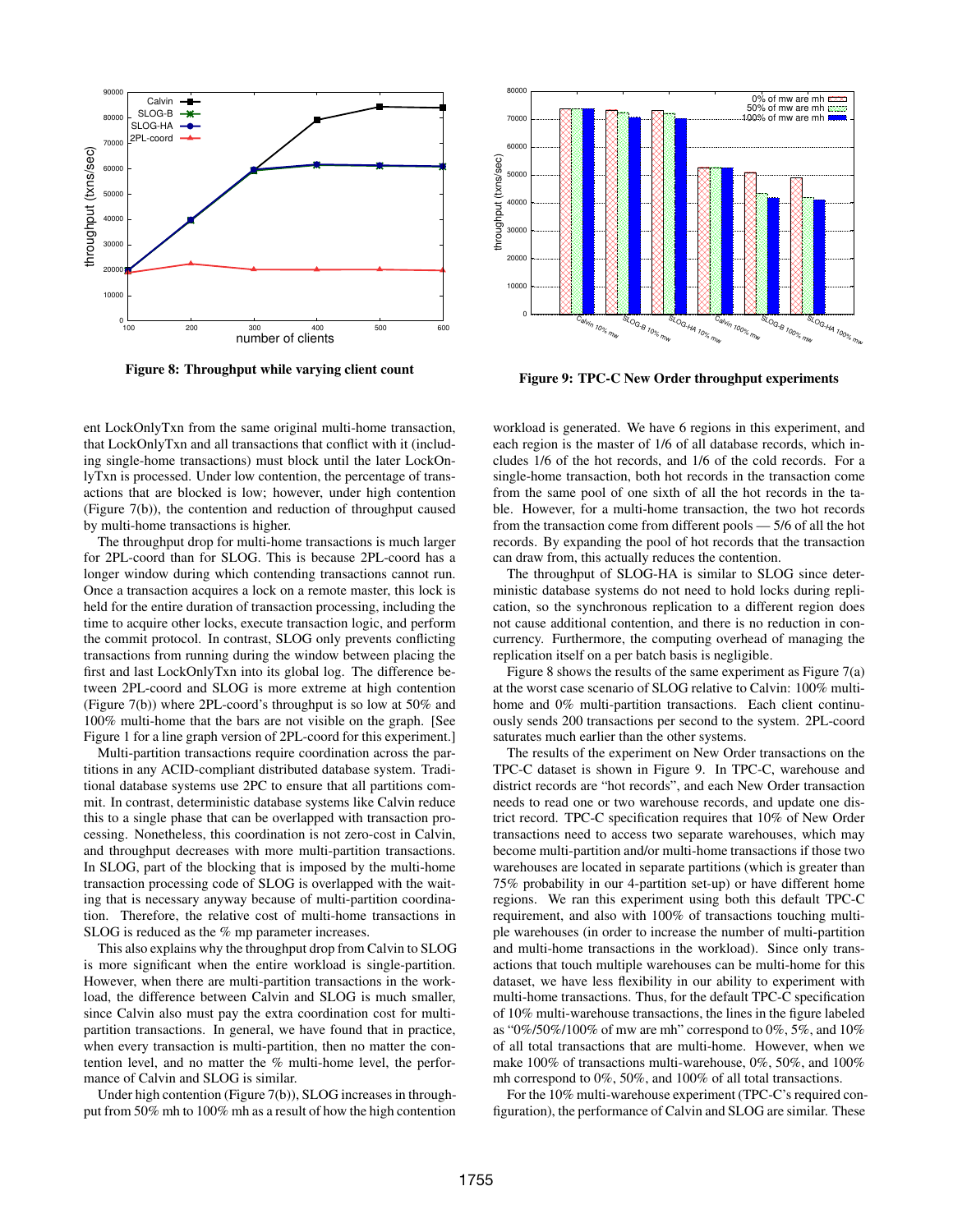

Figure 10: Overhead of dynamic remastering checks

results resemble the YCSB experiment: when there are small numbers of multi-home transactions (a maximum of 10% in this case), the extra overhead in SLOG to process multi-home transactions is less noticeable. At 100% multi-warehouse transactions, Calvin performs slightly better than SLOG when there were 50% or 100% multi-home transactions. These results again resemble the YCSB experiment when there are large numbers of multi-partition and multi-home transactions. Once again, the reason why the difference between Calvin and SLOG is not larger is because SLOG is able to overlap the coordination required for multi-partition transactions with the coordination required for multi-home transactions.

#### *4.1.1 Dynamic Remastering*

We now investigate the overhead of dynamic remastering of data in SLOG. We first ran an experiment where there are guaranteed to be no actual remastering operations in the workload, so SLOG does not have to perform the checks to see if mastership annotations at transaction submit time remain correct at runtime. As shown in Figure 10, we found that the savings achieved by avoiding these checks is negligible. This is because the home and counter information are stored inside the granule header. Since the granule has to be brought into cache anyway in order to be accessed, the extra CPU overhead of the two extra if-statements is not noticeable.

We also ran an experiment to investigate the actual overhead of record remastering. In this experiment, we measured the temporary throughput reduction during the remastering process of a single record. In order to isolate the throughput effects of just the remastering operation itself, and ignore the throughput benefits that arise from the reduction of multi-home transactions as a result of this remastering, the access-set of each transaction was reduced from 10 to 1. In this experiment, each region has one machine, and we vary the HOT set size as 10, 50 and 1000 records. The remaster operation is initiated approximately five seconds into the experiment.

The experimental results are in Figure 11. Once the remaster transaction is reached and processed in the local log of the region at which it was appended, throughput begins to drop because all subsequent transactions that access the same data are annotated with the old master information and will be aborted and resubmitted. At lower contention, this drop is small because there are fewer transactions that update the same record and must be aborted. Only at very high levels of contention is the drop noticeable. We magnified the size of the drop in the figure by having the y-axis labels not start at 0, but the actual percentage drop is no more than 3% even when



Figure 11: Throughput reduction during remastering

the HOT set size is 10. The reason why the overhead is small is because transactions are aborted and resubmitted prior to their execution, so the amount of resources wasted on aborted transactions is small. Throughput returns to normal once the Lookup Master cache at each region has been updated to reflect the correct new master, and no new transactions submitted to the system have incorrect annotations and have to be aborted.

## *4.1.2 Throughput Experiments Conclusions*

Of the two expected sources of throughput reduction of SLOG relative to Calvin, we found that only one is significant: the presence of multi-home transactions in the workload. However, the throughput reduction caused by multi-home transactions is softened by the presence of multi-partition transactions in a workload.

There are two categories of workloads: those that are easy to partition by data access and those that are hard to partition. Workloads that are easy to partition also tend to have location locality using the same partitioning function (as we found in our TPC-C experiment). For example, a partitioning scheme based on a group of users, group of products, or group of accounts usually have associated locations with each of these groups. Thus, different partitions will be mastered at different regions based on the access affinity of that partition to a location. Therefore, we expect most workloads to be in one of two categories: either it is mostly single-partition and mostly-single-home, or otherwise both multi-partition and multihome transactions are common. For both these categories, our experiments resulted in Calvin and SLOG achieving similar throughput even though Calvin has access to all transactions submitted to the system during pre-planning, while SLOG does not. Meanwhile, under high contention, SLOG's throughput is an order of magnitude higher than nondeterministic systems such as 2PL-coord (and, as will be discussed in Section 4.3, also Spanner).

### 4.2 Latency experiments

Figure 12 shows the cumulative distribution function (CDF) of transaction latency for SLOG-B, SLOG-HA, and Calvin with 0%, 1%, 10% and 100% multi-home transactions for the same experimental setup as Figure 7(a). Figure 13 looks deeper at the 10% multi-home case, showing 50%, 90%, and 99% latency as the number of clients sending 200 transactions per second to the system is varied. In these experiments, single-home transactions originate from a location near their home.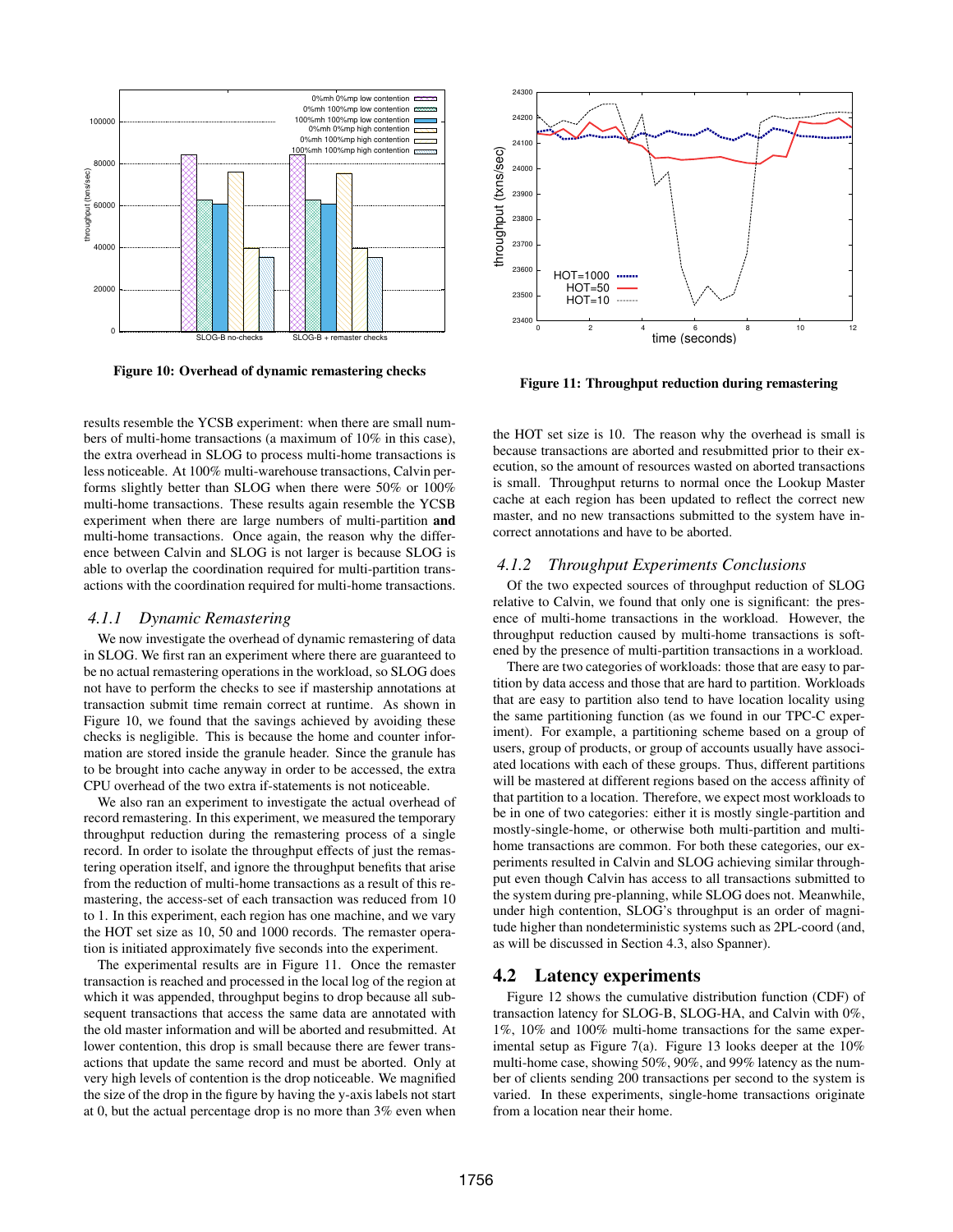

Figure 12: CDF of transaction latency

As described above, Calvin places every strictly serializable transaction into a multi-region Paxos log, and thus its latency is dominated by the WAN round-trip times necessary for insertion into this log [32, 87]. To reduce the size of this log, Calvin only stores the batch identifiers in the log. The contents of each batch are replicated separately. Thus, Calvin generally incurs more than 200 ms latency for each transaction.

As expected, SLOG's ability to commit single-home transactions as soon as they are processed at their home region allows SLOG to dramatically reduce its latency relative to Calvin. When the entire workload consists of such transactions (0% mh), almost every transaction achieves less than 10 ms latency — more than an order of magnitude faster than Calvin. The latency of SLOG is dominated by the batch delay prior to transaction processing, as each SLOG machine batches received transactions for 5ms prior to inserting the batch into the Paxos-maintained intra-region local log. In addition, communication with the distributed Lookup Master of a region usually requires network communication, and adds several milliseconds to the transaction latency.

A multi-home transaction being processed at a region cannot complete until all the component LockOnlyTxns arrive from the relevant regions. The farther away the relevant regions, the longer the latency. This delay is potentially longer than the global Paxos delay of Calvin, since Paxos only requires a majority of messages to be received, whereas multi-home transactions require messages from specific (potentially remote) regions. If any region runs behind in its log processing module, this delay gets magnified in the latency of other regions that wait for specific LockOnlyTxn log records from it. This effect is best observed in the 99% latency lines in Figure 13. In addition to the message delay, multi-home transactions also experience log queuing delay at both the remote and local regions, which further increases their latency.

SLOG-HA has a higher latency than SLOG-B since a region's input log is synchronously replicated to another region prior to commit. However, this additional latency is less noticeable for higher % mh since replication of log records in deterministic systems can begin prior to transaction execution (since only the input is replicated) and thus the replication latency is overlapped with the other latency caused by multi-home transactions discussed above.

Section 3.1 mentioned that SLOG also supports snapshot readonly transactions (which run at serializable isolation instead of strict serializable). The latency of such queries are similar to the 0% mh line in Figure 12 since they are processed at a single region.



Figure 13: Latency (10% mh) while varying client count

## 4.3 Comparison to Spanner

Spanner is similar to SLOG in that it also supports strictly serializable transactions on top of geo-replicated storage. However, the performance profile of Spanner is substantially different. To investigate these differences, we ran the same YCSB benchmark on Cloud Spanner. As mentioned above, Spanner is a different (and more production-ready) codebase relative to SLOG, and runs on a different cloud platform than our SLOG codebase, so comparing the absolute performance numbers has little meaning. However, the differences in performance trends can yield insight into the consequences of the architectural differences between the systems.

Since Google's cloud does not have equivalent regions as AWS, we experimented with two different region-sets for Spanner: (1) nam3 where replicas are in Northern Virginia and South Carolina (and thus closer together than our Amazon regions) and (2) nameur-asia1 where replicas are more globally distributed (US, Belgium, and Taiwan). However, Cloud Spanner currently refuses to allow remote regions to be able to accept writes and participate in the Paxos protocol (due to the latency increase and throughput reduction this entails). Thus, the regions in Europe and Asia in nam-eur-asia1 are read-only and stale, and writes require communication only within a 1000 mile radius in the US. Therefore, we found nam3 and nam-eur-asia1 to have similar performance, and we report only nam3 in the figures (they are slightly more favorable to Spanner). We generated the workload for Spanner from 6 n1-standard-8 machines in Northern Virginia, each machine with 8 vCPUs and 30GB of RAM. We deployed SLOG on the most similar type of instance available on EC2: c4.2xlarge instances with 15GB RAM and 8 CPU cores. Spanner performed poorly on the large YCSB dataset from the previous experiments in a 4-node configuration, so we reduced the size of the YCSB dataset for both Spanner and SLOG to 40,000,000 records.

Cloud Spanner did not allow us to control how data was partitioned across the four nodes in each region. However, since our workload accessed 10 random tuples from the dataset, it must be assumed that virtually all transactions are multi-partition (since the chance that all 10 tuples come from the same 1 out of 4 partitions is very low). Thus, we compare Spanner against the 100% mp versions of SLOG. Figure 14 presents normalized results where the throughput of SLOG and Spanner at different contention levels is displayed as a fraction of their throughput at the lowest contention.

Figure 14 shows that Spanner's throughput decreases rapidly as contention increases. At the highest contention, Spanner's through-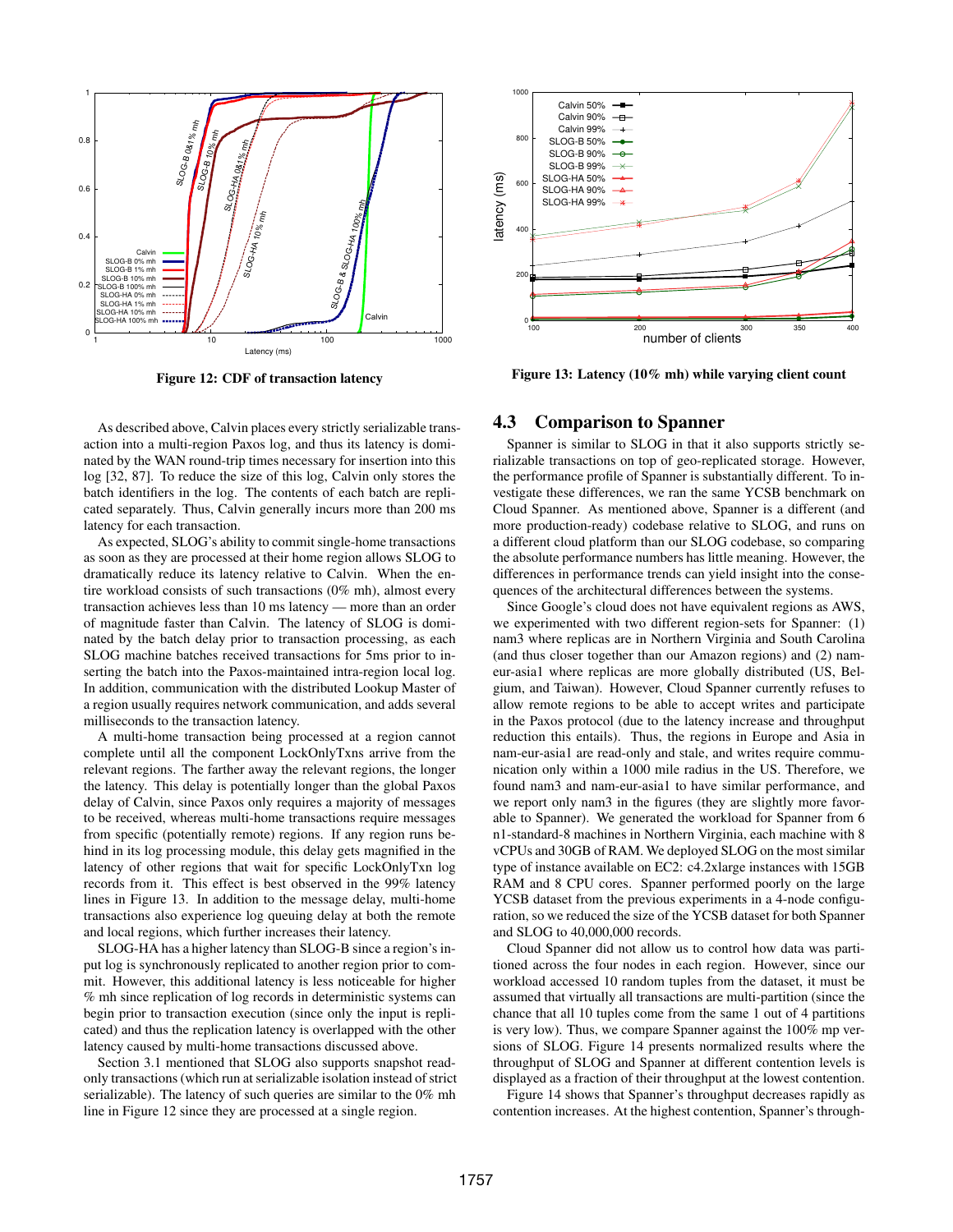

Figure 14: SLOG/Spanner normalized throughput

put decreased by a factor of 37 relative to its throughput at low contention. This is because Spanner does not allow conflicting transactions to run during two phase commit and Paxos-implemented georeplication. As contention increases, the number of transactions that can run concurrently decreases. If Cloud Spanner allowed synchronous replication over a larger diameter than their current 1000 mile limit, Paxos would take much longer, and Spanner's throughput reduction would be even more severe. In contrast, SLOG maintains strict serializability despite doing replication asynchronously, and does not require two phase commit. Thus, SLOG blocks contending transactions for a much shorter period relative to Spanner<sup>5</sup>. It still experiences decreasing throughput as contention increases, but this decrease is less than a factor of 5 at the highest contention, as opposed to Spanner's factor of 37.

Spanner's latency was similar to Calvin's for the same experiment from Figure 12. This is because write transactions in both Calvin and Spanner run Paxos over the geographic diameter of the deployment. Thus, SLOG has a significant latency advantage over Spanner for write transactions. However, read-only transactions do not require Paxos in Spanner and, if they originate near the Paxos leader, can complete in the same order of magnitude as single-home transactions in SLOG.

## 5. RELATED WORK

Asynchronous replication is widely used in geo-replicated distributed systems [3, 20, 26, 47, 48, 51, 52, 65, 82], and singlemaster replication [25, 60] is a popular implementation of asynchronous replication. Most of these systems use weak consistency models which are able to achieve low latency and high throughput, but do not support strictly serializable transactions. In order to support strict serializability, reads and writes must only be processed by the master copy in such "active-passive" architectures. We discussed examples of systems that do this in Section 1 and Section 4. Existing work (prior to SLOG) either do not support transactions that access data at multiple masters [18, 20, 38, 58, 61, 72], rely on physical clock synchronization [62], or otherwise yield poor latency for such transactions (see Section 4).

The challenges of supporting general serializable ACID transactions over a globally-replicated and distributed system has been discussed in detail in prior work [38, 40, 42, 91]. The MDCC [46],

TAPIR [94], Replicated Commit [54], and Carousel [93] protocols reduce WAN round-trips; however, they still all incur cross-region latency to commit transactions.

SLOG supports online data remastering which is related to a large body of work in this area [9, 28, 55, 73, 80]. Unlike G-Store [23] and L-Store [49], SLOG's core protocol does not require remastering. Rather, it is an optimization that handles situations where data locality access patterns change. Nonetheless, it is an important feature that is inspired by previous work. SLOG applies these ideas within the particular deterministic system environment in which SLOG is built.

SLOG decomposes transactions into multiple LockOnlyTxns in order to handle multi-region transactions. This approach is related to other research on transaction decomposition [13, 17, 31, 35, 36, 39, 57, 74, 75]. However, LockOnlyTxns in SLOG do not necessarily include transaction code. Rather, their primary purpose is to order deterministic processing of a particular transaction relative to other transactions that may access overlapping datasets. LockOnlyTxns in SLOG only include code when it is straightforward to automatically generate this code from the original transaction. Unlike other transaction decomposition approaches, the LockOnlyTxn approach does not result in SLOG placing any kind of restrictions on the transactions that are being decomposed, and SLOG fully supports ad-hoc transactions.

Transaction Chains [95] achieves low latency geo-replication by chopping transactions into pieces, and using static analysis to determine if each hop can execute separately. In contrast, SLOG does not require any static analysis or independence requirements of transactions. Furthermore, SLOG supports strict serializability, whereas Transaction Chains supports only serializability with readyour-writes consistency.

Previous work explores merging or synchronizing multiple logs to generate a global serialization order for partitioned systems [15, 24, 50]; however, this work does not support geo-replicated configurations. ConfluxDB [18] uses log merging to implement a multireplica scheme, but does not support multi-master transactions, and only supports snapshot isolation.

There have been several proposals for deterministic database system designs [43, 44, 45, 69, 78, 79, 83, 84, 85, 87]. These papers also make the observation that deterministic database systems facilitate replication since the same input can be independently sent to two different replicas without concern for replica divergence. However, none of those deterministic database systems are able to achieve low-latency geo-replicated transactions.

# 6. CONCLUSION

Current state-of-the-art geo-replicated systems force their users to give up one of: (1) strict serializability (2) low latency writes (3) high transactional throughput. Some widely-used systems force their users to give up two of them. For example, Spanner experiences poor throughput under data contention, while also paying high-latency cross-region Paxos for each write. SLOG leverages physical region locality in an application workload in order to achieve all three, while also supporting online consistent dynamic "re-mastering" of data as application patterns change over time.

## 7. ACKNOWLEDGMENTS

We are grateful to Cuong Nguyen, Tasnim Kabir, Jianjun Chen, Sanket Purandare, Jose Faleiro, Tarikul Papon, and the anonymous reviewers for their feedback on this paper. We also thank the paper's shepherd: Phil Bernstein. This work was sponsored by the NSF under grants IIS-1718581 and IIS-1763797.

<sup>&</sup>lt;sup>5</sup>Spanner's absolute throughput numbers are also significantly lower than SLOG's.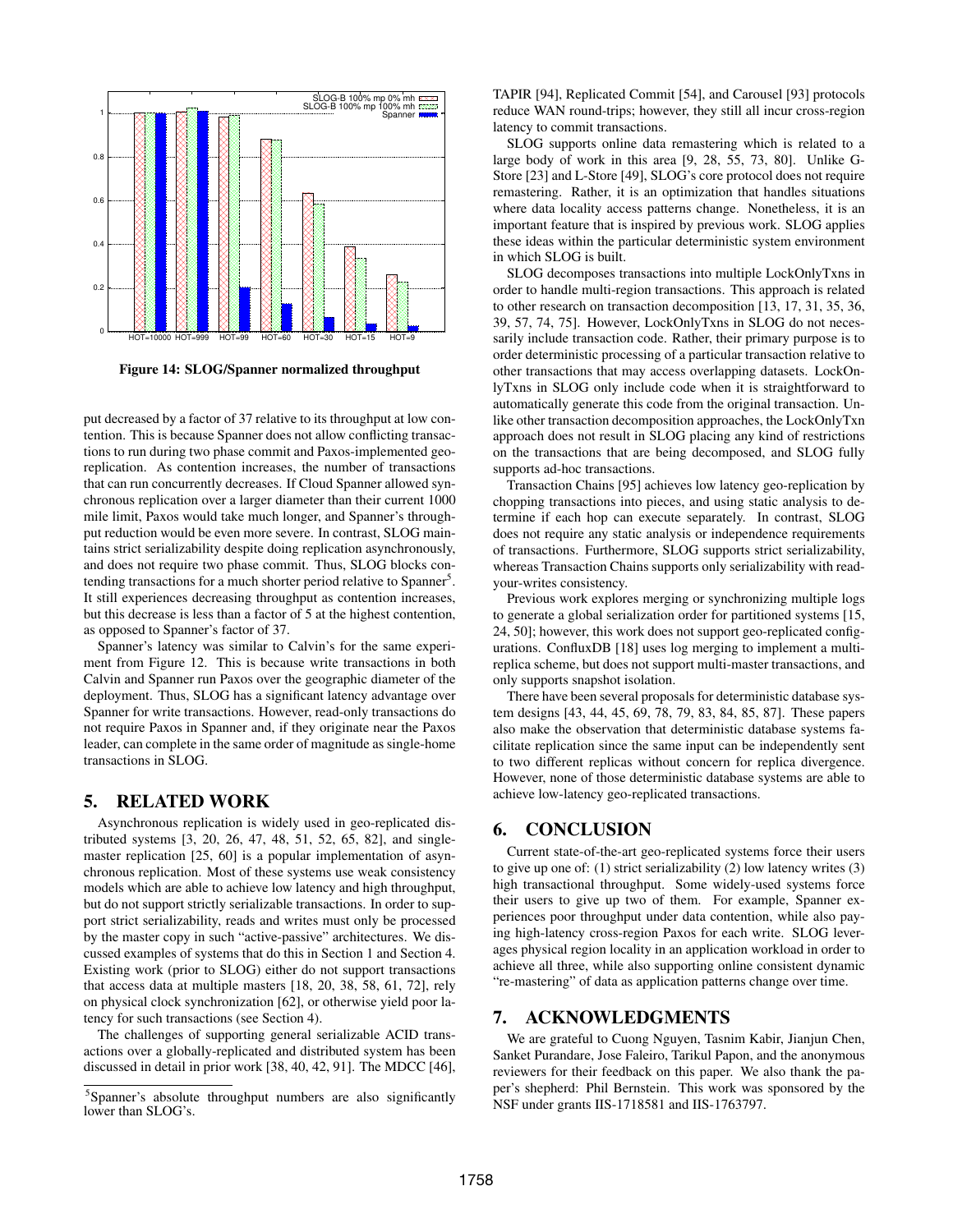# 8. REFERENCES

- [1] https://fauna.com/.
- [2] https://github.com/kunrenyale/calvindb.
- [3] Riak. http://wiki.basho.com/riak.html.
- [4] D. Abadi. Correctness Anomalies Under Serializable Isolation. http://dbmsmusings.blogspot.com/2019/06/correctnessanomalies-under.html.
- [5] D. Abadi and M. Freels. Serializability vs Strict Serializability: The Dirty Secret of Database Isolation Levels. https://fauna.com/blog/serializability-vs-strictserializability-the-dirty-secret-of-database-isolation-levels.
- [6] D. J. Abadi. Consistency Tradeoffs in Modern Distributed Database System Design: CAP is Only Part of the Story. IEEE Computer, 45(2), 2012.
- [7] D. J. Abadi and J. M. Faleiro. An Overview of Deterministic Database Systems. *Communications of the ACM (CACM)*, 61(9):78–88, September 2018.
- [8] M. S. Ardekani, P. Sutra, and M. Shapiro. Non-monotonic Snapshot Isolation: Scalable and Strong Consistency for Geo-replicated Transactional Systems. In *Proceedings of the 2013 IEEE 32nd International Symposium on Reliable Distributed Systems*, SRDS '13, pages 163–172, 2013.
- [9] M. S. Ardekani and D. B. Terry. A Self-Configurable Geo-Replicated Cloud Storage System. In *Symposium on Operating Systems Design and Implementation (OSDI)*, pages 367–381, 2014.
- [10] R. Attar, P. A. Bernstein, and N. Goodman. Site Initialization, Recovery, and Backup in a Distributed Database System. *IEEE Transactions on Software Engineering*, 10(6):645–650, Nov. 1984.
- [11] P. Bailis, A. Fekete, M. J. Franklin, A. Ghodsi, J. M. Hellerstein, and I. Stoica. Coordination Avoidance in Database Systems. *PVLDB*, 8(3):185–196, 2014.
- [12] J. Baker, C. Bond, J. C. Corbett, J. Furman, A. Khorlin, J. Larson, J.-M. Leon, Y. Li, A. Lloyd, and V. Yushprakh. Megastore: Providing Scalable, Highly Available Storage for Interactive Services. In *Proceedings of the Conference on Innovative Data system Research (CIDR)*, pages 223–234, 2011.
- [13] A. J. Bernstein, D. S. Gerstl, and P. M. Lewis. Concurrency Control for Step-decomposed Transactions. *Information Systems*, 24(9):673–698, December 1999.
- [14] P. Bernstein and N. Goodman. A Proof Technique for Concurrency Control and Recovery Algorithms for Replicated Databases. *Distributed Computing*, 2(1):32–44, Mar 1987.
- [15] P. A. Bernstein and S. Das. Scaling Optimistic Concurrency Control by Approximately Partitioning the Certifier and Log. *IEEE Data Engineering Bulletin*, Jan-38(1):32–49, March 2015.
- [16] P. A. Bernstein, D. W. Shipman, and W. S. Wong. Formal Aspects of Serializability in Database Concurrency Control. *IEEE Transactions on Software Engineering*, 5(3):203–216, May 1979.
- [17] Y. Breitbart, H. Garcia-Molina, and A. Silberschatz. Overview of Multidatabase Transaction Management. *The VLDB Journal*, 1(2):181–240, Oct. 1992.
- [18] P. Chairunnanda, K. Daudjee, and M. T. Ozsu. ConfluxDB: Multi-Master Replication for Partitioned Snapshot Isolation Databases. *PVLDB*, 7(11):947–958, 2014.
- [19] J. Chen, Y. Chen, Z. Chen, A. Ghazal, G. Li, S. Li, W. Ou, Y. Sun, M. Zhang, and M. Zhou. Data Management at Huawei: Recent Accomplishments and Future Challenges. In *IEEE International Conference on Data Engineering (ICDE)*, pages 13–24, 2019.
- [20] B. F. Cooper, R. Ramakrishnan, U. Srivastava, A. Silberstein, P. Bohannon, H.-A. Jacobsen, N. Puz, D. Weaver, and R. Yerneni. PNUTS: Yahoo!'s Hosted Data Serving Platform. *PVLDB*, 1(2):1277–1288, 2008.
- [21] B. F. Cooper, A. Silberstein, E. Tam, R. Ramakrishnan, and R. Sears. Benchmarking Cloud Serving Systems with YCSB. In *Proceedings of the 1st ACM Symposium on Cloud Computing*, SoCC '10, pages 143–154, 2010.
- [22] J. C. Corbett, J. Dean, M. Epstein, A. Fikes, C. Frost, J. J. Furman, S. Ghemawat, A. Gubarev, C. Heiser, P. Hochschild, W. Hsieh, S. Kanthak, E. Kogan, H. Li, A. Lloyd, S. Melnik, D. Mwaura, D. Nagle, S. Quinlan, R. Rao, L. Rolig, Y. Saito, M. Szymaniak, C. Taylor, R. Wang, and D. Woodford. Spanner: Google's Globally Distributed Database. *ACM Transactions on Computer Systems (TOCS)*, 31(3):8:1–8:22, Aug. 2013.
- [23] S. Das, D. Agrawal, and A. El Abbadi. G-Store: A Scalable Data Store for Transactional Multi Key Access in the Cloud. In *Proceedings of the 1st ACM Symposium on Cloud Computing*, SoCC '10, pages 163–174, 2010.
- [24] K. Daudjee and K. Salem. Inferring a Serialization Order for Distributed Transactions. In *IEEE International Conference on Data Engineering (ICDE)*, 2006.
- [25] K. Daudjee and K. Salem. Lazy Database Replication with Snapshot Isolation. In *Proceedings of the International Conference on Very Large Data Bases (VLDB)*, 2006.
- [26] G. DeCandia, D. Hastorun, M. Jampani, G. Kakulapati, A. Lakshman, A. Pilchin, S. Sivasubramanian, P. Vosshall, and W. Vogels. Dynamo: Amazon's Highly Available Key-value Store. In *Proceedings of Twenty-first ACM SIGOPS Symposium on Operating Systems Principles*, SOSP '07, pages 205–220, 2007.
- [27] D. Didona, R. Guerraoui, J. Wang, and W. Zwaenepoel. Causal Consistency and Latency Optimality: Friend or Foe? *PVLDB*, 11(11):1618–1632, 2018.
- [28] A. J. Elmore, V. Arora, R. Taft, A. Pavlo, D. Agrawal, and A. El Abbadi. Squall: Fine-grained live reconfiguration for partitioned main memory databases. In *Proceedings of the 2015 ACM SIGMOD International Conference on Management of Data*, SIGMOD '15, pages 299–313, 2015.
- [29] K. P. Eswaran, J. N. Gray, R. A. Lorie, and I. L. Traiger. The Notions of Consistency and Predicate Locks in a Database System. *Communications of the ACM (CACM)*, 19(11):624–633, Nov. 1976.
- [30] J. Faleiro, A. Thomson, and D. J. Abadi. Lazy Evaluation of Transactions in Database Systems. In *Proceedings of the 2014 International Conference on Management of Data*, SIGMOD '14, 2014.
- [31] J. M. Faleiro, D. Abadi, and J. M. Hellerstein. High Performance Transactions via Early Write Visibility. *PVLDB*, 10(5):613–624, 2017.
- [32] J. M. Faleiro and D. J. Abadi. FIT: A Distributed Database Performance Tradeoff. IEEE Data Engineering Bulletin, 38(1): 10-17, 2015.
- [33] J. M. Faleiro and D. J. Abadi. Rethinking Serializable Multiversion Concurrency Control. *PVLDB*, 8(11):1190–1201, 2015.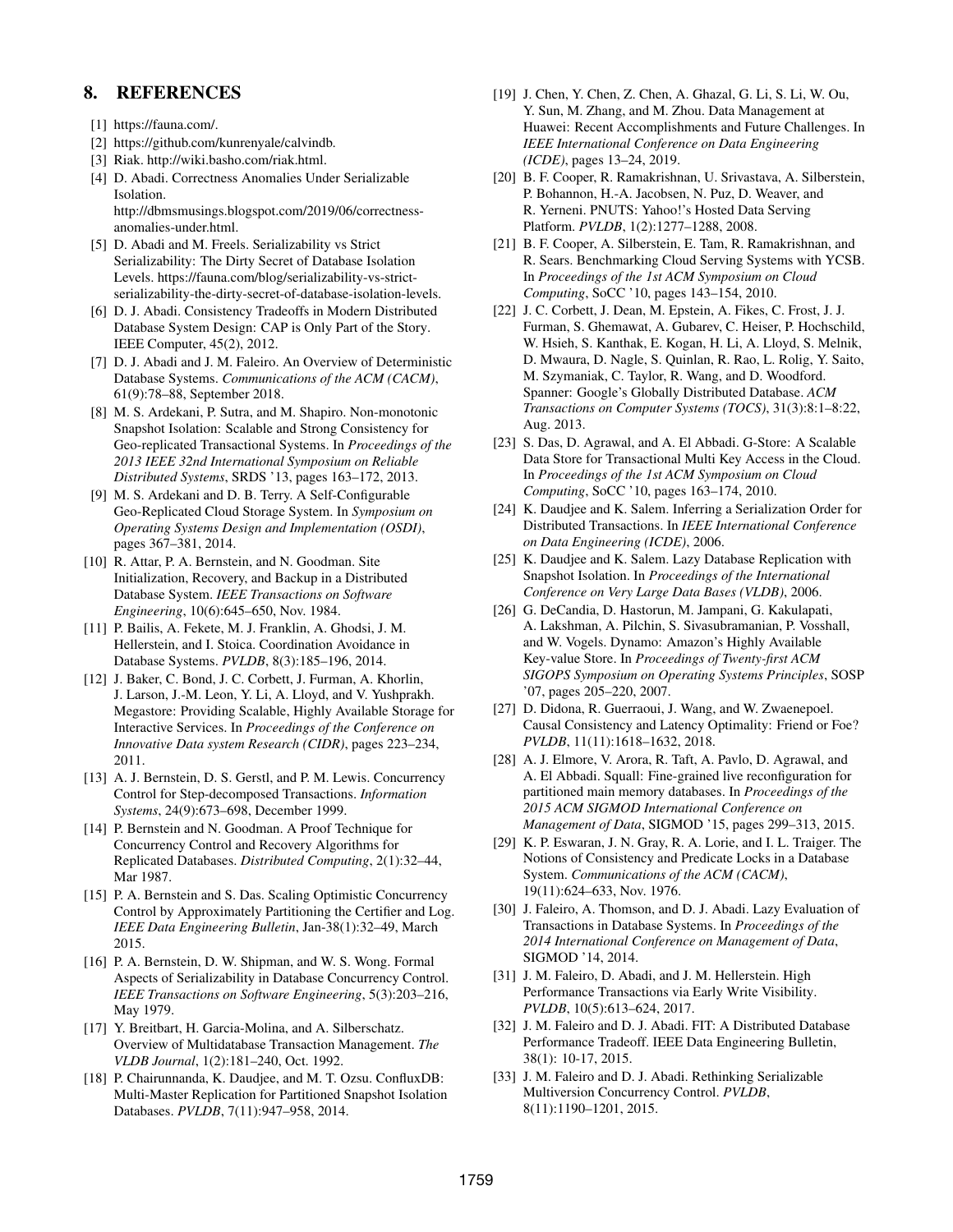- [34] J. M. Faleiro and D. J. Abadi. Latch-free Synchronization in Database Systems: Silver Bullet or Fool's Gold? In *Proceedings of the Conference on Innovative Data system Research (CIDR)*, 2017.
- [35] H. Garcia-Molina. Using Semantic Knowledge for Transaction Processing in a Distributed Database. *ACM Transactions on Database Systems (TODS)*, 8(2):186–213, June 1983.
- [36] H. Garcia-Molina and K. Salem. Sagas. In *Proceedings of the 1987 ACM SIGMOD International Conference on Management of Data*, SIGMOD '87, pages 249–259, 1987.
- [37] D. K. Gifford. *Information Storage in a Decentralized Computer System*. PhD thesis, Stanford, CA, USA, 1981. AAI8124072.
- [38] J. Gray, P. Helland, P. O'Neil, and D. Shasha. The Dangers of Replication and a Solution. In *Proceedings of the 1996 International Conference on Management of Data*, SIGMOD '96, 1996.
- [39] J. Gray and A. Reuter. Transaction Processing: Concepts and Techniques. In *Morgan Kaufmann Publishers Inc.*, 1993.
- [40] P. Helland. Life Beyond Distributed Transactions: An Apostate's Opinion. In *Proceedings of the Conference on Innovative Data system Research (CIDR)*, 2007.
- [41] M. P. Herlihy and J. M. Wing. Linearizability: A Correctness Condition for Concurrent Objects. *ACM Transactions on Programming Languages and Systems (TOPLAS)*, 12(3):463–492, July 1990.
- [42] C. Humble and F. Marinescu. Trading consistency for scalability in distributed architectures. http://www.infoq.com/news/2008/03/ebaybase, 2008.
- [43] R. Jimenez-Peris, M. Patino-Martinez, and S. Arevalo. Deterministic scheduling for transactional multithreaded replicas. In *IEEE SRDS*, 2000.
- [44] E. P. C. Jones, D. J. Abadi, and S. R. Madden. Concurrency control for partitioned databases. In *Proceedings of the 2010 International Conference on Management of Data*, SIGMOD '10, 2010.
- [45] B. Kemme and G. Alonso. Don't Be Lazy, Be Consistent: Postgres-R, A New Way to Implement Database Replication. In *Proceedings of the International Conference on Very Large Data Bases (VLDB)*, 2000.
- [46] T. Kraska, G. Pang, M. Franklin, S. Madden, and A. Fekete. MDCC: Multi-data center consistency. In *European Conference on Computer Systems*, 2013.
- [47] A. Lakshman and P. Malik. Cassandra: A Decentralized Structured Storage System. *SIGOPS Operating Systems Review*, 44(2):35–40, April 2010.
- [48] C. Li, D. Porto, A. Clement, J. Gehrke, N. Preguica, and R. Rodrigues. Making Geo-Replicated Systems Fast as Possible, Consistent when Necessary. In *Operating Systems Design and Implementation (OSDI)*, 2012.
- [49] Q. Lin, P. Chang, G. Chen, B. C. Ooi, K.-L. Tan, and Z. Wang. Towards a Non-2PC Transaction Management in Distributed Database Systems. In *Proceedings of the 2016 International Conference on Management of Data*, SIGMOD '16, pages 1659–1674, 2016.
- [50] C. Liu, B. G. Lindsay, S. Bourbonnais, E. Hamel, T. C. Truong, and J. Stankiewitz. Capturing Global Transactions from Multiple Recovery Log Files in a Partitioned Database System. In *Proceedings of the International Conference on Very Large Data Bases (VLDB)*, 2003.
- [51] W. Lloyd, M. J. Freedman, M. Kaminsky, and D. G. Andersen. Don't Settle for Eventual: Scalable Causal Consistency for Wide-Area Storage with COPS. In *Proceedings of the Symposium on Operating Systems Principles*, SOSP '11, 2011.
- [52] W. Lloyd, M. J. Freedman, M. Kaminsky, and D. G. Andersen. Stronger Semantics for Low-Latency Geo-Replicated Storage. In *Proceedings of the 10th USENIX Conference on Networked Systems Design and Implementation*, NSDI'13, pages 313–328, 2013.
- [53] J. Lockerman, J. M. Faleiro, J. Kim, S. Sankaram, D. J. Abadi, J. Aspnes, S. Siddhartha, and M. Balakrishnan. The FuzzyLog: A Partially Ordered Shared Log. In *13th USENIX Symposium on Operating Systems Design and Implementation*, pages 357–372, Oct. 2018.
- [54] H. Mahmoud, F. Nawab, A. Pucher, D. Agrawal, and A. E. Abbadi. Low-latency Multi-datacenter Databases using Replicated Commit. *PVLDB*, 6(9):661–672, 2013.
- [55] U. F. Minhas, R. Liu, A. Aboulnaga, K. Salem, J. Ng, and S. Robertson. Elastic Scale-Out for Partition-Based Database Systems. In *IEEE International Conference on Data Engineering Workshops*, ICDEW '12, pages 281–288, 2012.
- [56] H. Moniz, J. a. Leitão, R. J. Dias, J. Gehrke, N. Preguiça, and R. Rodrigues. Blotter: Low Latency Transactions for Geo-Replicated Storage. In *Proceedings of the 26th International Conference on World Wide Web*, WWW '17, pages 263–272, 2017.
- [57] S. Mu, Y. Cui, Y. Zhang, W. Lloyd, and J. Li. Extracting More Concurrency from Distributed Transactions. In *Symposium on Operating Systems Design and Implementation (OSDI)*, 2014.
- [58] F. Nawab, D. Agrawal, and A. El Abbadi. DPaxos: Managing Data Closer to Users for Low-Latency and Mobile Applications. In *Proceedings of the 2018 International Conference on Management of Data*, SIGMOD '18, pages 1221–1236, 2018.
- [59] F. Nawab, V. Arora, D. Agrawal, and A. E. Abbadi. Minimizing Commit Latency of Transactions in Geo-Replicated Data Stores. In *Proceedings of the 2015 International Conference on Management of Data*, SIGMOD '15, 2015.
- [60] E. Pacitti, P. Minet, , and E. Simon. Fast Algorithms for Maintaining Replica Consistency in Lazy Master Replicated Databases. In *Proceedings of the International Conference on Very Large Data Bases (VLDB)*, 1999.
- [61] E. Pacitti, P. Minet, and E. Simon. Replica Consistency in Lazy Master Replicated Databases. In *Kluwer Academic, 9(3)*, May 2001.
- [62] E. Pacitti, M. T. zsu, and C. Coulon. Preventive Multi-Master Replication in a Cluster of Autonomous Databases. In *Proceedings of Euro-Par*, 2003.
- [63] C. Papadimitriou, P. Bernstein, and J. Ronthie. Some Computational Problems Related to Database Concurrency Control. In *Proceedings of the Conference on Theoretical Computer Science*, pages 275–282, 1977.
- [64] C. H. Papadimitriou. The Serializability of Concurrent Database Updates. *Journal of the ACM*, 26(4):631–653, Oct. 1979.
- [65] K. Petersen, M. J. Spreitzer, D. B. Terry, M. M. Theimer, and A. J. Demers. Flexible Update Propagation for Weakly Consistent Replication. In *Proceedings of the Symposium on Operating Systems Principles*, SOSP '97, 1997.